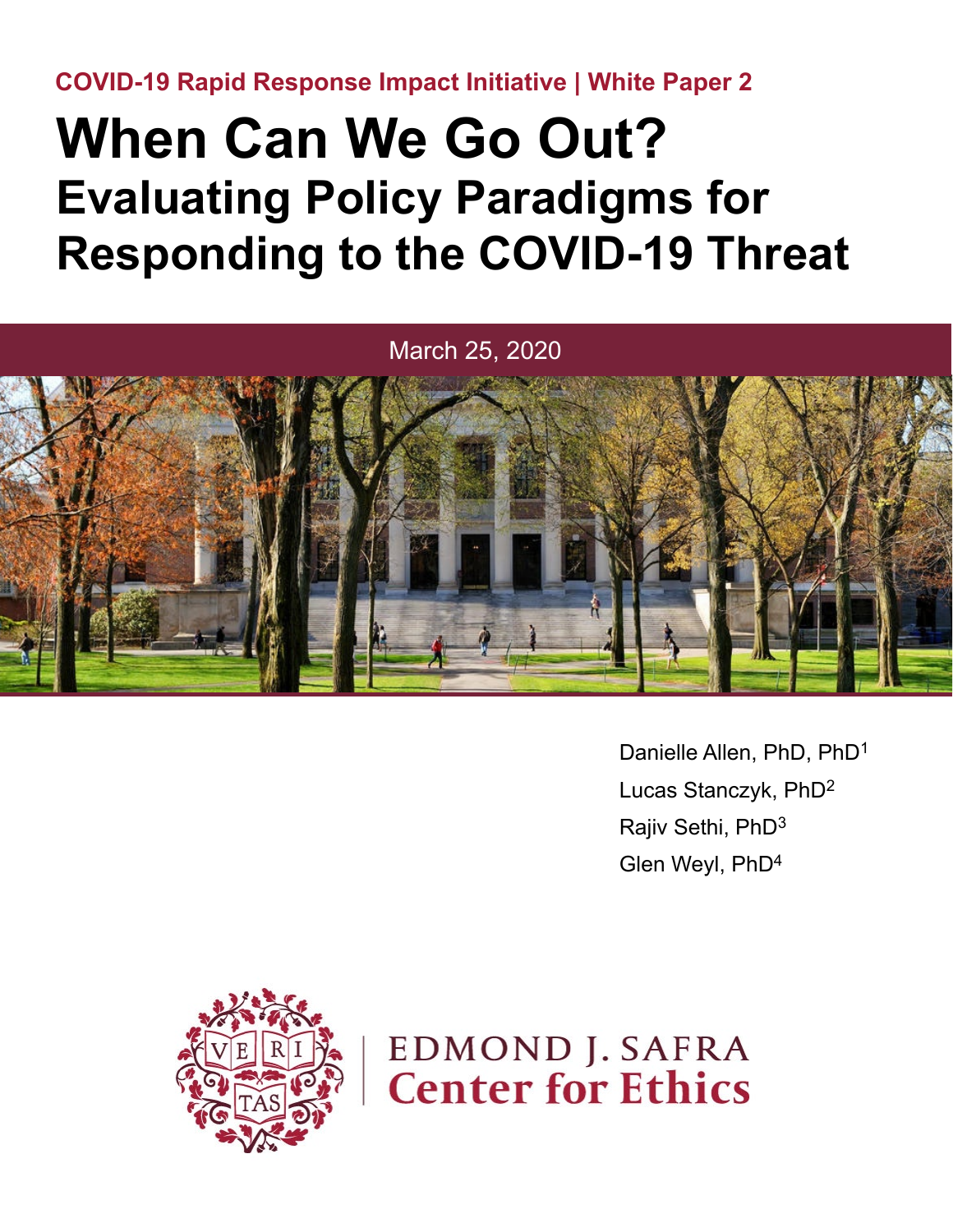This paper seeks (1) to explain why public officials in the U.S. are having such difficulty addressing the question of a timetable for their imposition of collective quarantine orders; (2) to explain the two available viable policy approaches and timetables for bringing the COVID-19 pandemic under control (rather than, as on a third possible approach, simply allowing it to run its course); and (3) to argue for the superiority of one approach and timetable, namely, the one we call "Mobilize and Transition," which contrasts to a timetable we call "Freeze in Place" and also to the third approach, which we call "Surrender." In the case of COVID-19, our under-preparation for a coronavirus pandemic (in contrast to an influenza pandemic) requires that we fold what should have been a stage of activity undertaken prior to an outbreak into our current efforts to fight the pandemic. This highlights the importance of the mobilization concept. We should understand ourselves as needing simultaneously to meet the requirements of interval 4 and interval 6 in the Department of Health and Human Services' Pandemic Interval Framework. This requires an intensification of investment of resources—financial, human, industrial, and organizational.

3 Department of Economics, Barnard College and Columbia University, New York, NY

<sup>1</sup> Department of Government and Edmond J. Safra Center for Ethics, Harvard University, Cambridge, MA 2 Department of Philosophy, Harvard University, Cambridge, MA

<sup>4</sup> Microsoft Research

The authors would like to thank Marc Lipsitch (Department of Epidemiology, Harvard T. H. Chan School of Public Health, Harvard University) and Rebecca Kahn (Harvard T. H. Chan School of Public Health, Harvard University) for assistance. 2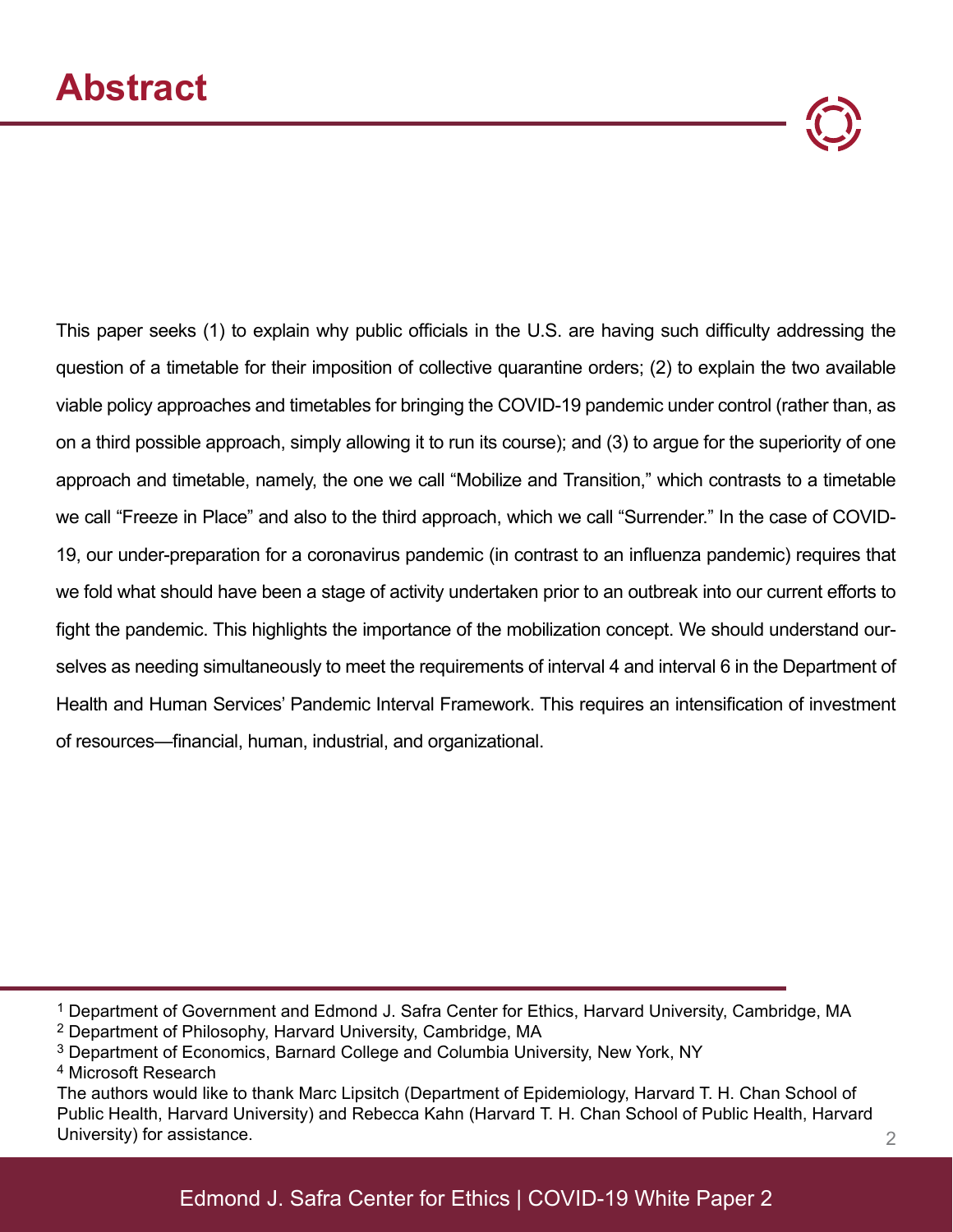|    | <b>Introduction</b>                                          |    |
|----|--------------------------------------------------------------|----|
| 02 | <b>The Distinctive Difficulty</b><br>of COVID-19 in the U.S. | 8  |
| 03 | <b>Three Paradigms for</b><br><b>Timetables of Response</b>  |    |
| 04 | The Case for Mobilize and Transition                         | 24 |
| 05 | <b>Conclusion</b>                                            | 26 |
| 06 | <b>References</b>                                            | 27 |

Edmond J. Safra Center for Ethics | COVID-19 White Paper 2

H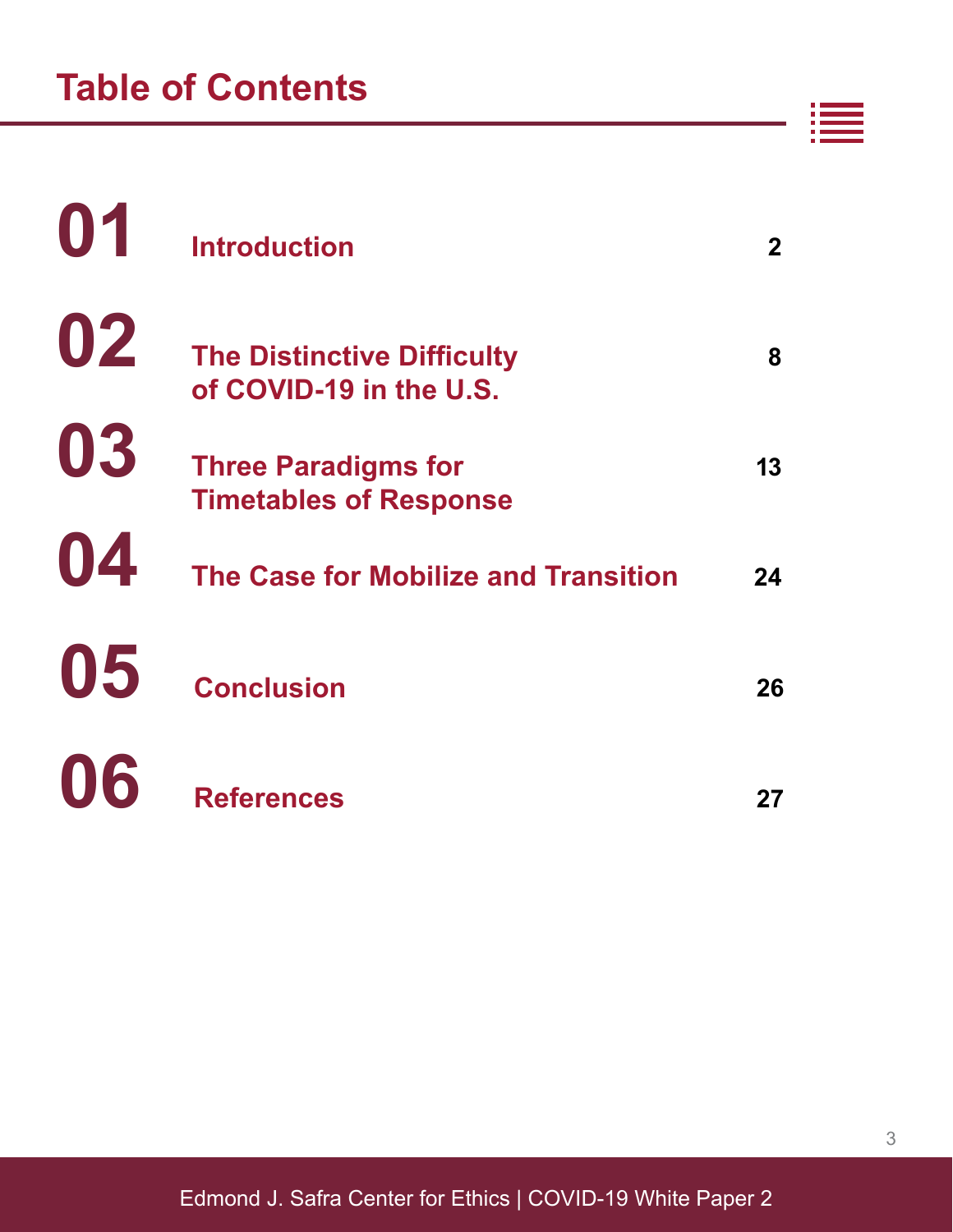# **01 Introduction**

As of March 21, 75 million Americans were under some form of stay-at-home order or advisory order, as reported by NBC News (Burke and van Hagen, 2020). This number is likely to increase. As of now, there is no clear timetable for the progress and conclusion of this collective quarantine. Californians are under lockdown "until further notice" (State of California 2020). On a more parochial scale, Harvard University students have been sent home "until further notice" (Crimson News Staff 2020). Whether these steps are taken at the level of the state or by a civil society organization, both are examples of collective social distancing, a public health strategy to mitigate the COVID-19 pandemic. A routine requirement for legitimate and ethical usages of collective social distancing, quarantine, and/or isolation orders is that they be issued with clear timetables for completion or re-evaluation and extension for justified reasons (e.g., CDC 2004; Allen et al. 2020). As the U.S. Department of Health and Human Services puts it in the HHS *Pandemic Influenza Plan*, "Obtaining and maintaining public trust are key to successful implementation of these measures; clear messages about the criteria, justification, role, and duration of quarantine and ways in which persons will be supported during the quarantine period will help generate public trust" (HHS 2005, p. S8-26). Orders issued "until further notice" do not meet the basic standards of ethical and acceptable quarantine.

The history of quarantine policy in fact reveals relatively standard approaches to the timetable for quarantines. Faced with the bubonic plague in the early modern period, for instance, the English monarchy settled on a period of forty days for household quarantine upon the discovery of any infected individual in the household. In this policy, England followed the example of much of the Continent, which had, over centuries, experimented with quarantines of thirty, forty, or fifty days (Newman 2012). Etymologically, the word "quarantine" derives from the Italian for "forty days," which speaks to the centrality of clear timetables to the concept of quarantine itself.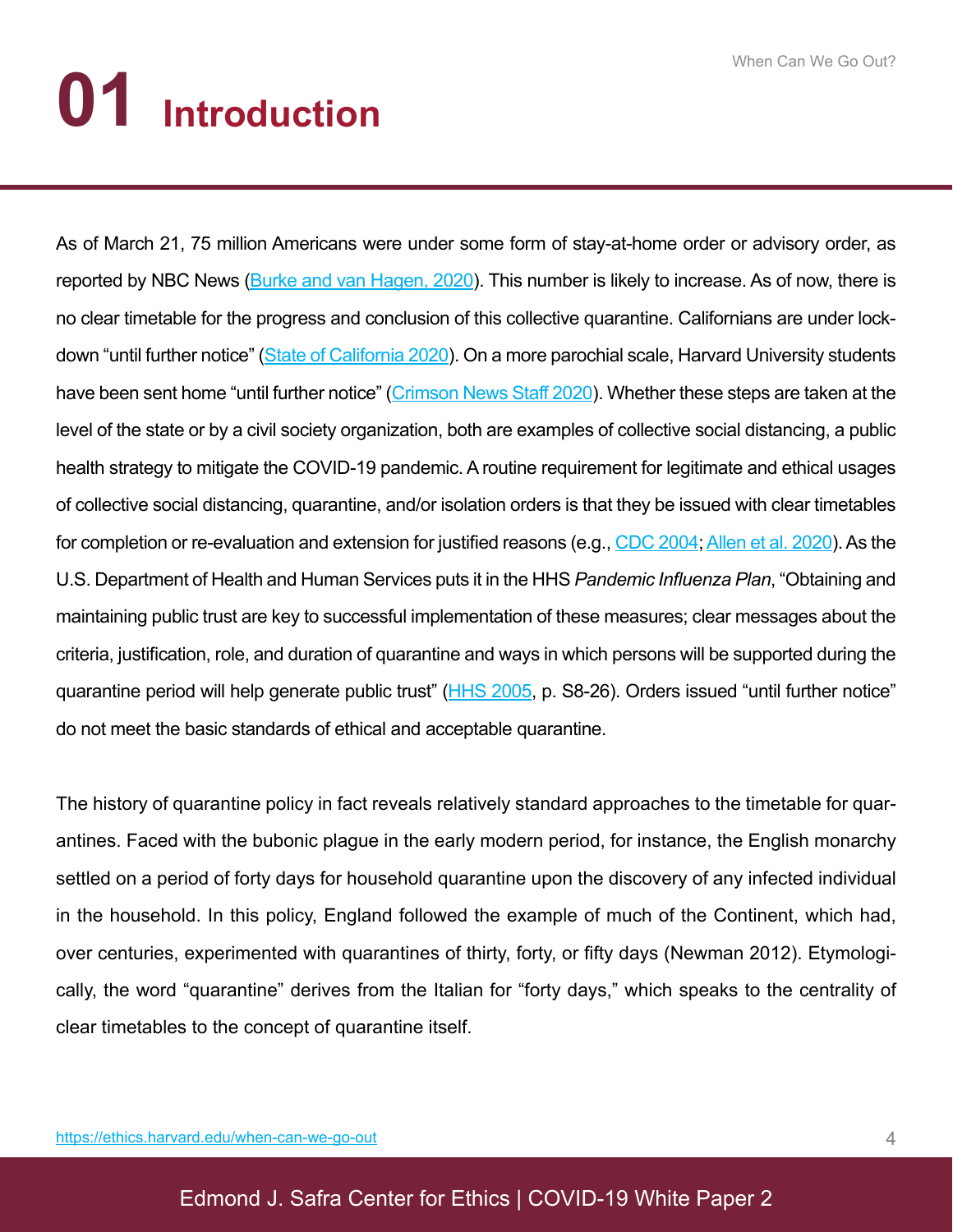Modern quarantine is a relatively new phenomenon. After about a half century of general disuse (with some exceptions, including for AIDS in Cuba), modern quarantine returned to use in 2003 with the Severe Acute Respiratory Syndrome or SARS-Coronavirus epidemic. Whether in Hong Kong or Canada, the pattern was similar. People exposed to infection and their direct contacts, including contacts in the community, would be quarantined for a period of time roughly the length of the incubation period. In one Canadian jurisdiction, the average length of actual quarantine was 8.3 days on orders for a ten-day quarantine (Reynolds et al. 2008). Taiwan initially used a fourteen-day quarantine for those who had been exposed to infection and then reduced that to ten days as clearer understanding of the disease's incubation period developed. In addition to those known to have been exposed, business travelers were also required to adhere to the quarantine (CDC 2003).

In planning for the use of mandatory collective quarantine, also known as "snow days," in response to a potential influenza pandemic, the Homeland Security Council (2006, p. 106) has offered very clear guidelines:

"Snow day" restrictions—the recommendation or mandate by authorities that individuals and families limit social contacts by remaining within their households—should reduce community transmission rates and would afford protection to households where infection has not yet occurred. …. **For maximum effectiveness and to the extent possible, snow day restrictions should be maintained for at least two incubation periods**, as defined by epidemiological analysis of the circulating pandemic strain. In the absence of definitive countermeasures (i.e., an effective vaccine), snow day restrictions will serve to disrupt but not stop community transmission of influenza. The uses of snow day restrictions during a pandemic will vary. They might be employed to decompress health care facilities by temporarily reducing the rate of new infections within an affected community. The optimal timing for the implementation of snow day restrictions has not been determined but should be tractable to modeling. The economic impacts of snow day restrictions could be quite large and should be weighed against the likely health benefits.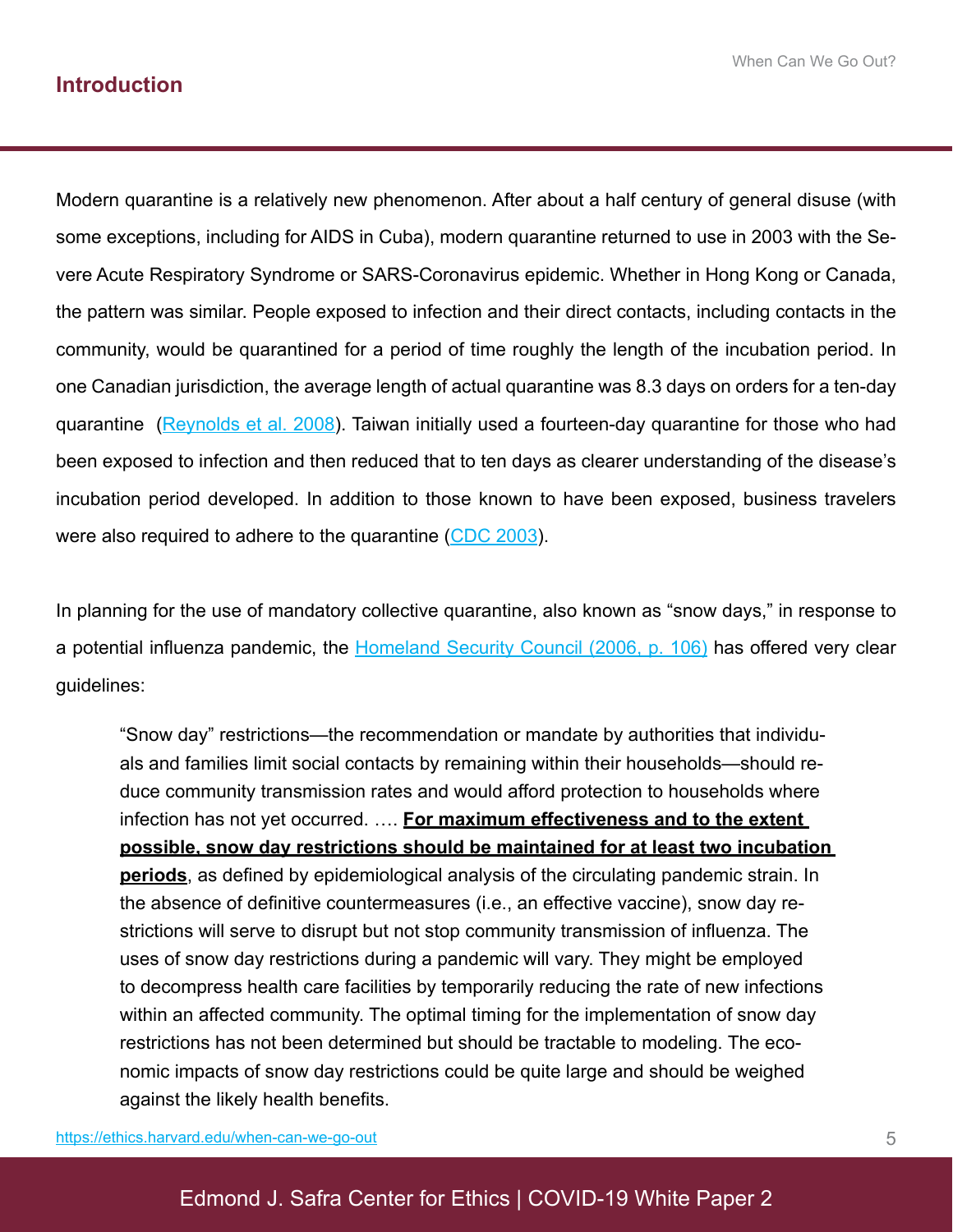Current epidemiological understandings of COVID-19 estimate an average incubation period of four to six days, but some of the longer estimates have been closer to fourteen days (Guan et al. 2020; more recently, scholars have estimated twelve days: see Lauer et al. 2020). Under the Homeland Security guidelines, this would suggest "snow day" orders with twenty-eight-day limits at the conservative outside. Yet on the whole, this is not what we have seen in practice.

Given the importance of clear quarantine timetables both throughout the history of quarantine and to ethical analysis of what constitutes just and appropriate use of quarantine as an emergency public health strategy, why are so many quarantine orders for the COVID-19 pandemic being issued with indefinite timetables? What would be appropriate timetables for these quarantines? How should those timetables be communicated to the public?

These questions are germane to the capacity of democratic citizens to protect their liberties and hold political leaders accountable, as the proposal for indefinite rule-by-decree in Hungary makes clear (Walker 2020). They are also germane to the efforts of political leaders and leaders of civil society organizations to plan. Municipal officials do not know how long they will need to provide food to school children who typically receive meals via school and now have their nutritional needs impacted by school closures. Education leaders do not know whether investment in distance-learning strategies is a shortterm need to bridge a brief period or will be required in order to deliver learning opportunities in the fall. Businesses at all scales of the economy cannot plan, as the Wall Street Journal reports (Mauer and Tokar 2020). Social and economic costs accrue to the uncertainty in addition to accruing to the social distancing itself. Achieving a clear timetable for pandemic mitigation strategies and clear public communication around that timetable is an urgent public necessity.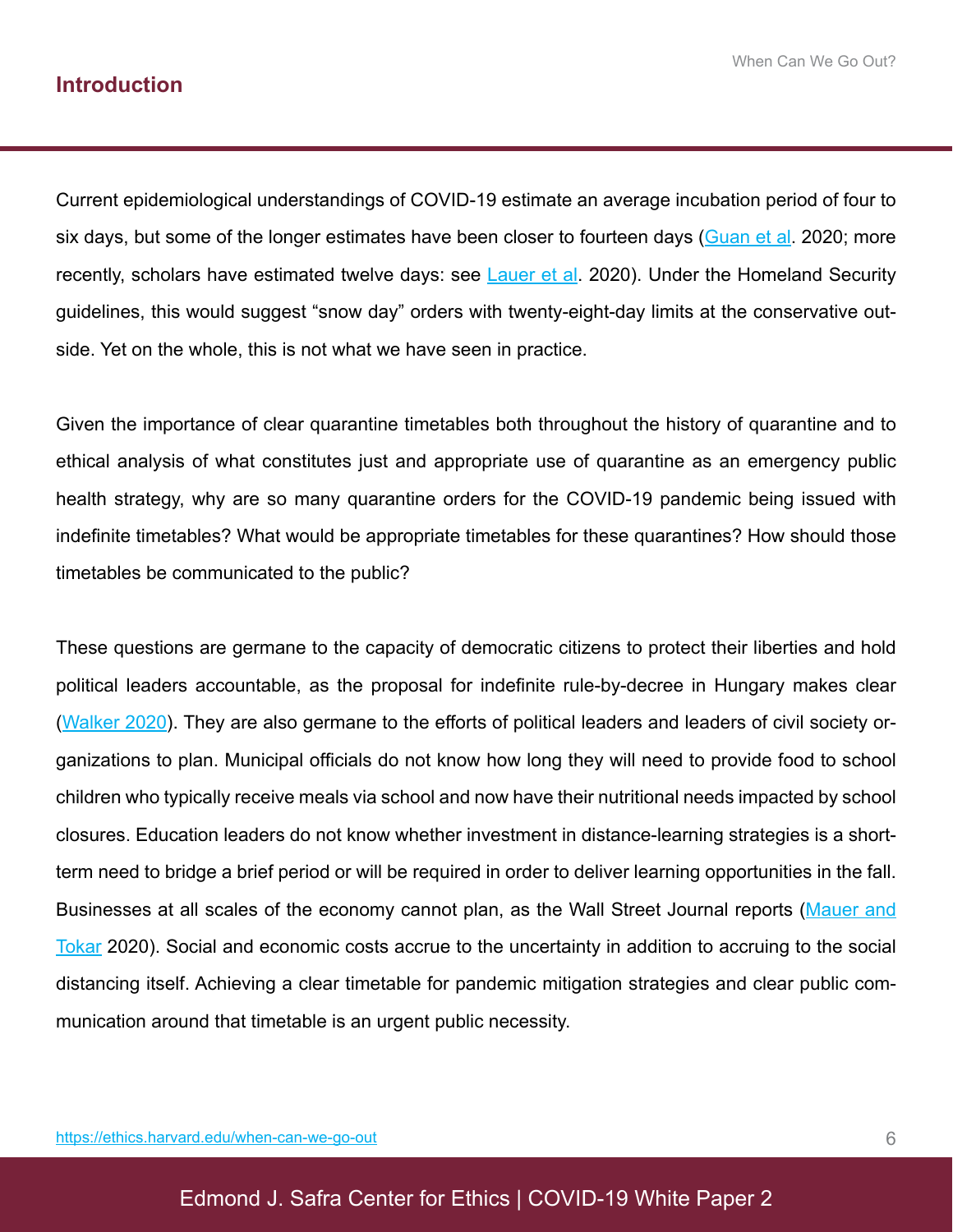This paper seeks (1) to explain why public officials in the U.S. are having such difficulty addressing the question of a timetable for their imposition of collective quarantine orders; (2) to explain the two available viable policy approaches and timetables for bringing the COVID-19 pandemic under control (rather than, as on a third possible approach, simply allowing it to run its course to devastating effect); and (3) to argue for the superiority of one approach and timetable, namely, the one that we call "Mobilize and Transition"; this contrasts to a timetable, that we call "Freeze in Place" and also to the third approach, which we call "Surrender." Its success assumes the required steps can be coordinated rapidly at a national level with effective leadership.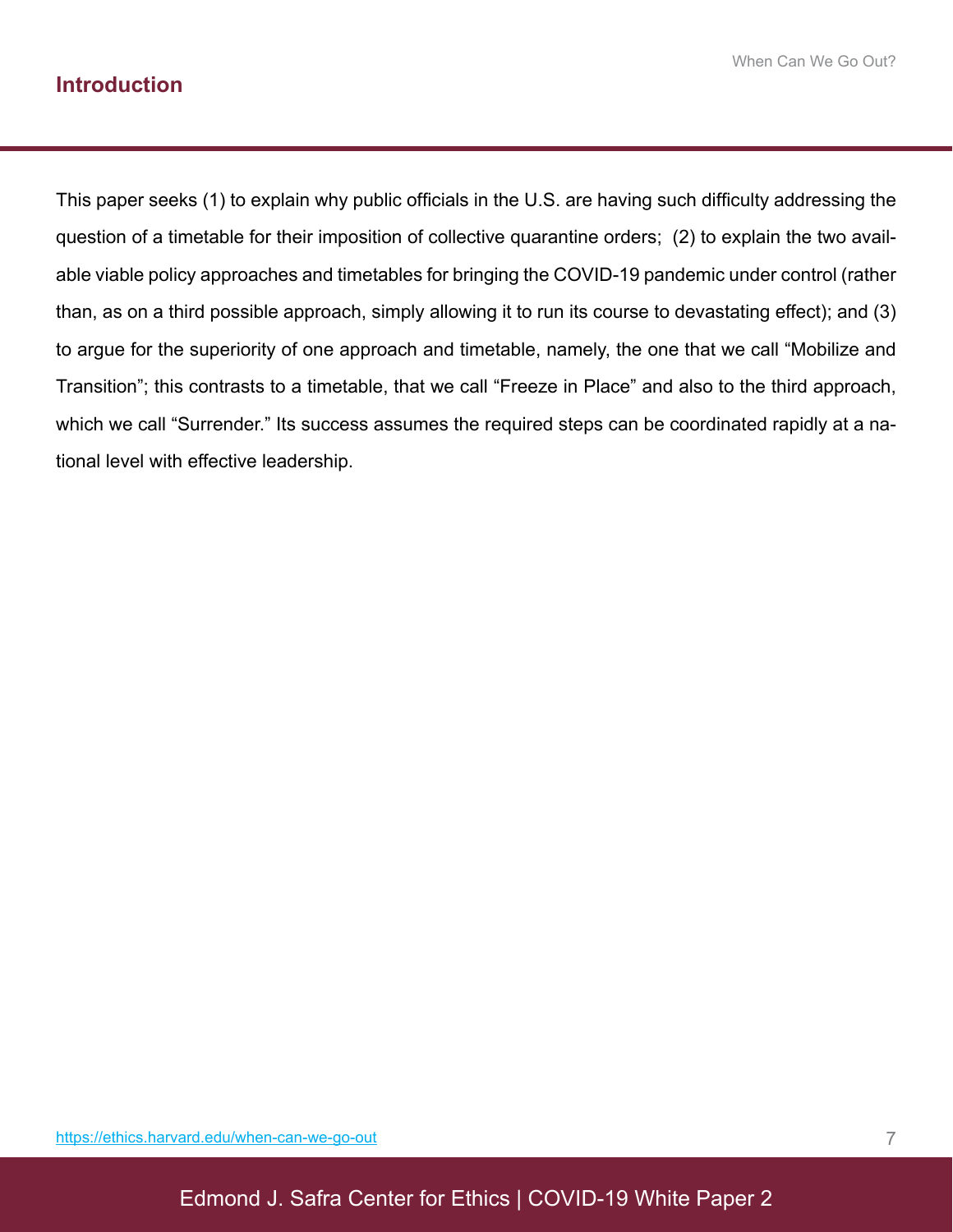## **The Distinctive Difficulty of COVID-19 02 in the U.S.**

Public health experts have been warning about the possibility of novel pandemics for years, and governments around the world and global organizations like the WHO have sought to improve pandemic preparedness. Nonetheless, individual countries and the globe as a whole have been caught by surprise by COVID-19 and the rapid spread of this highly infectious disease. This has been especially true in the U.S. where pandemic planning has primarily focused on strategizing for response to an influenza pandemic.

The Centers for Disease Control and Prevention (CDC) offers a "Pandemic Preparedness Resources" website. With the exception of resources developed relatively rapidly in the past month to respond to the COVID-19 threat, the resources on the site otherwise focus on addressing pandemic influenza. These include the HHS's *Pandemic Influenza Plan—2017 Update* that builds on the *2005 Pandemic Influenza Plan*, the CDC article "Community Mitigation Guidelines to Prevent Pandemic Influenza," and two documents on nonpharmaceutical interventions (NPIs) that also focus on influenza. The Pandemic Influenza Plan includes a Pandemic Intervals Framework. It too focuses on thinking about an influenza pandemic. It characterizes influenza pandemics as having six intervals: (1) investigation of novel influenza viruses; (2) recognition of increased possibility of transmission; (3) initiation of a pandemic through easy transmission; (4) acceleration, which will be met by mitigations like social distancing as well as by the use of anti-virals and vaccines if available; (5) deceleration, a phase that includes "continued vaccination"; and (6) finally preparation for future waves, as the virus acquires a seasonality (Holloway et al. 2014).

In short, the federal government has recognized and is trying to rectify the near-exclusive focus on pandemic influenza in its pandemic preparedness materials, stretching from the 2005 Health and Human Services Plan to the 2017 Update to the *Pandemic Influenza Plan* and all the accompanying materials to those plans. In addition, the planning frameworks presume ready availability of a vaccine because the world has been prepared to achieve rapid distribution of influenza vaccines in real-time since the 2009 influenza A (H1N1) https://ethics.harvard.edu/when-can-we-go-out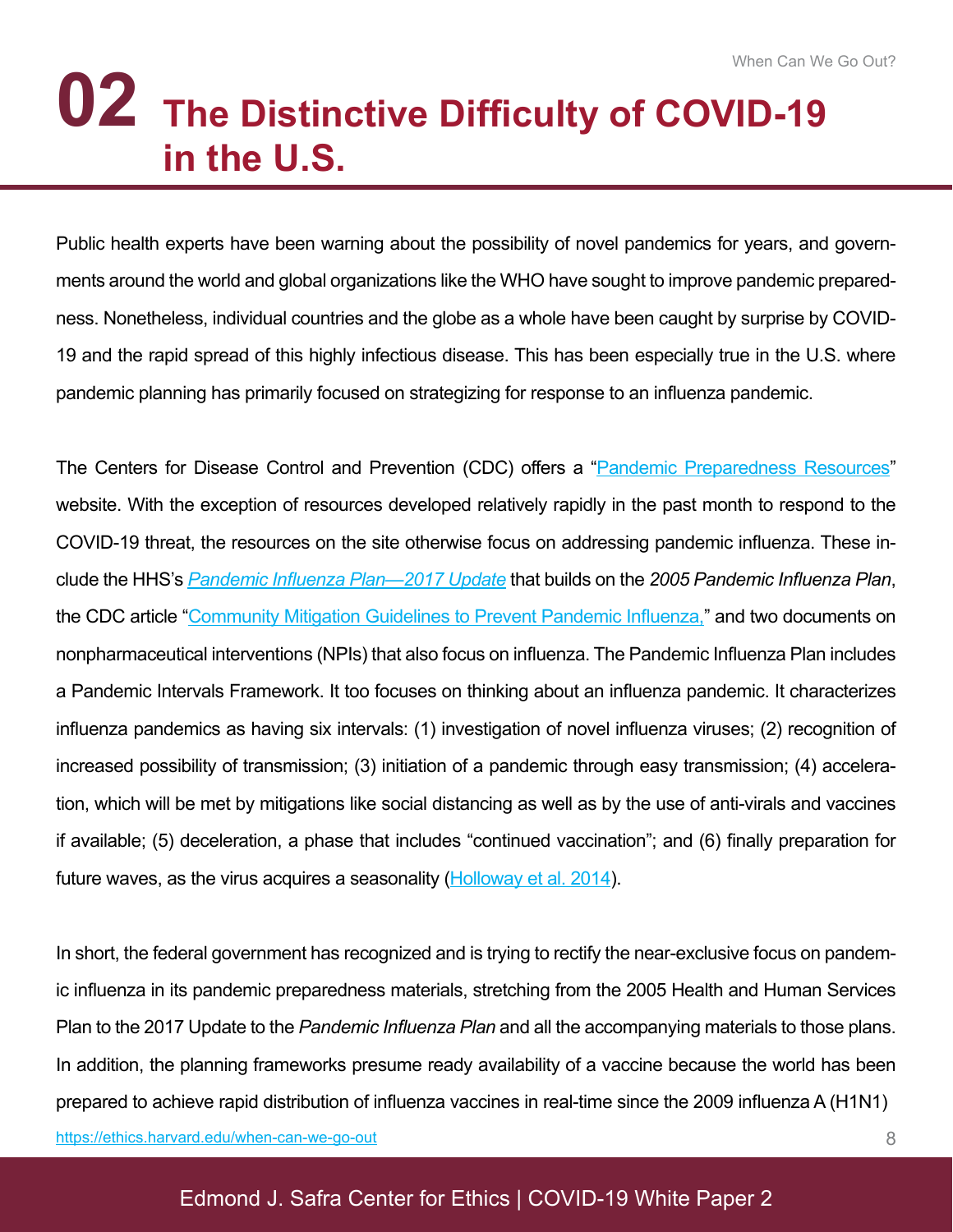pandemic successfully executed a rapid vaccine deployment program. (Yen et al. 2015).

In other words, ever since the SARS-coronavirus epidemic in 2003, the federal government in the United States has focused on preparing for an influenza pandemic. This is despite the fact that over the last twenty years the world has seen multiple impactful and dangerous epidemics caused by viruses from different families: not only SARS, but also Middle Eastern Respiratory Syndrome (MERS) and Ebola. This is akin to having missed the emergence of Al Qaeda in advance of the September 11th terrorist attacks.

Influenza differs from COVID-19 to such a degree that it leaves existing planning frameworks in the U.S. badly out of alignment with current needs. To see that, one needs to know only the reproduction number (the average number of secondary cases each case generates) and case fatality rates for each (but see Reed et al. [2013] for a more sophisticated approach to modeling severity).

The reproduction number for seasonal flu is approximately 1.3 new people for every person with the flu. In previous influenza pandemics the numbers were as follows: 1.7 in 1957; 1.8 in 1968; and 1.5 in 2009 (Biggerstaff et al. 2014). Scholars estimate the infectivity rate of the Spanish flu at 1.8 (Id). The infectivity rate for COVID-19 appears to be 2.2 new people infected for every person carrying the virus (Fauci at al. 2020).

The fatality rate for influenza is approximately 0.1%; that is, there is one death for every one thousand cases. In contrast, for COVID-19, experts currently estimate the fatality rate at somewhere between 1 and 2%, or one death for every one hundred cases at the lower end of that range (Bonsall, Parker, and Fraser 2020; Ferguson et al. 2020; Lipsitch 2020a; Lipsitch et al. 2020), though the experiences of Italy and Iran suggest that fatality rates may be considerably higher in case of healthcare system inundation.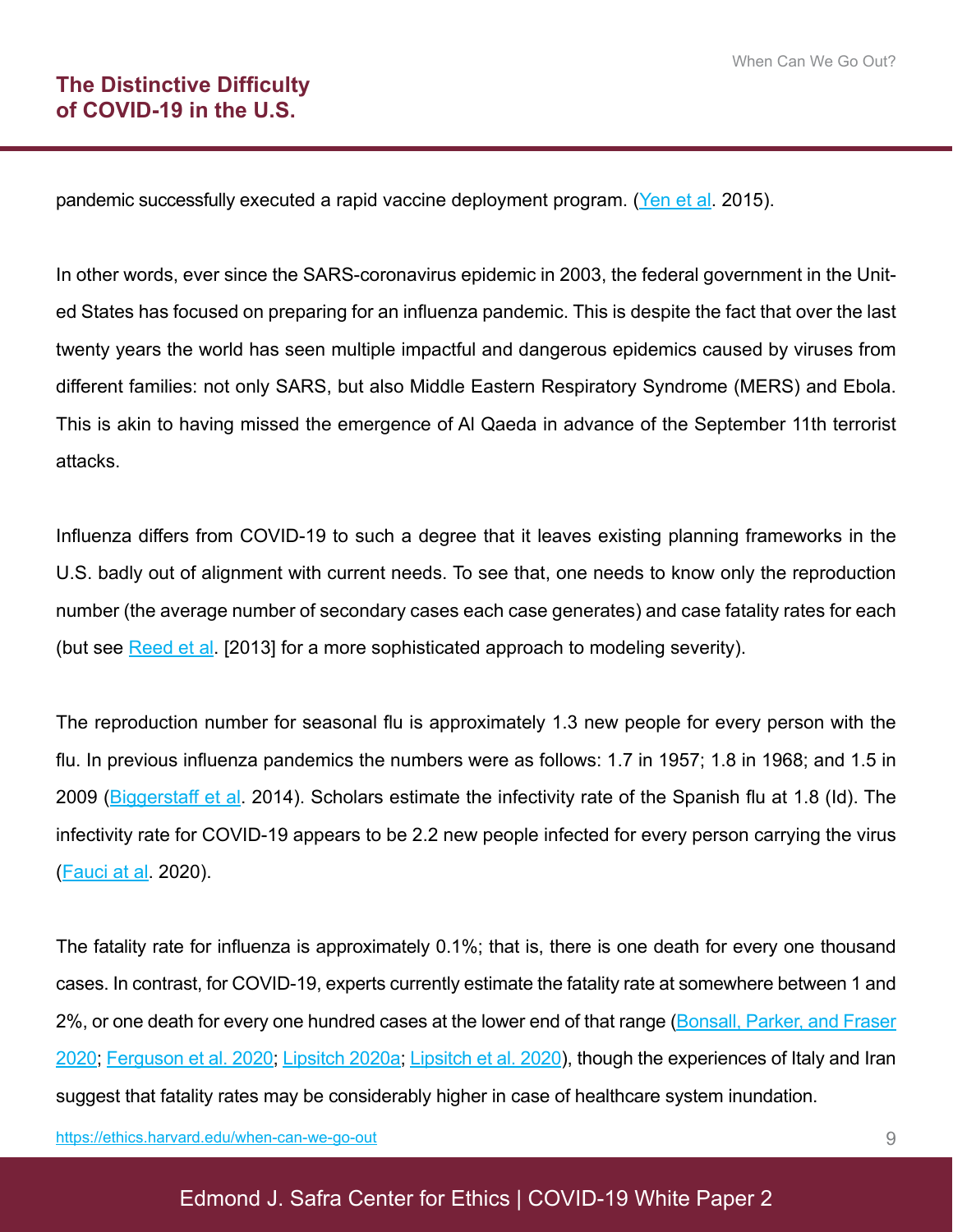(On potential biases in how the case fatality rate is calculated in the middle of an epidemic, see Lipsitch et al. 2015).

In addition, we cannot expect much relief with warmer weather in an immunologically naïve population as evidenced by the fact that COVID-19 is spreading quickly in Australia, which is currently in its summer season.

Lastly, vaccines exist for various strains of influenza virus. No one has yet ever succeeded in creating a vaccine for coronavirus. In modeling for a pandemic influenza, the Department of Health and Human Services's *Pandemic Influenza Plan 2017 Update* describes a severe or very serious pandemic as one in which 30% of the population is infected. A core element of all the planning for that scenario is early production and distribution of a vaccine. In contrast, CDC modeling suggests that "without mitigation, severe acute respiratory syndrome coronavirus 2 (SARS-CoV-2), the virus that causes novel coronavirus disease 2019 (COVID-19), could infect more than 60% of the US population" (Gostin et al. 2020). In our current situation, early production and distribution of a vaccine is beyond our reach.

In sum, the pandemic planning of the United States for the last fifteen years has focused on epidemics of quite different kinds than the one we now face. This comes out most clearly in the Department of Health and Human Services list of ten "Principles for Modern Quarantine" included in their 2005 *Pandemic Influenza Plan*. The seventh principle reads as follows:

Principle 7. Modern quarantine is more likely to involve limited numbers of exposed persons in small area, than to involve large numbers of persons in whole neighborhoods or cities. The small areas may be thought of as "boxes" or "concentric circles" drawn around individual disease cases. Logistical issues will vary in each case, depending on the size and location of the boxes.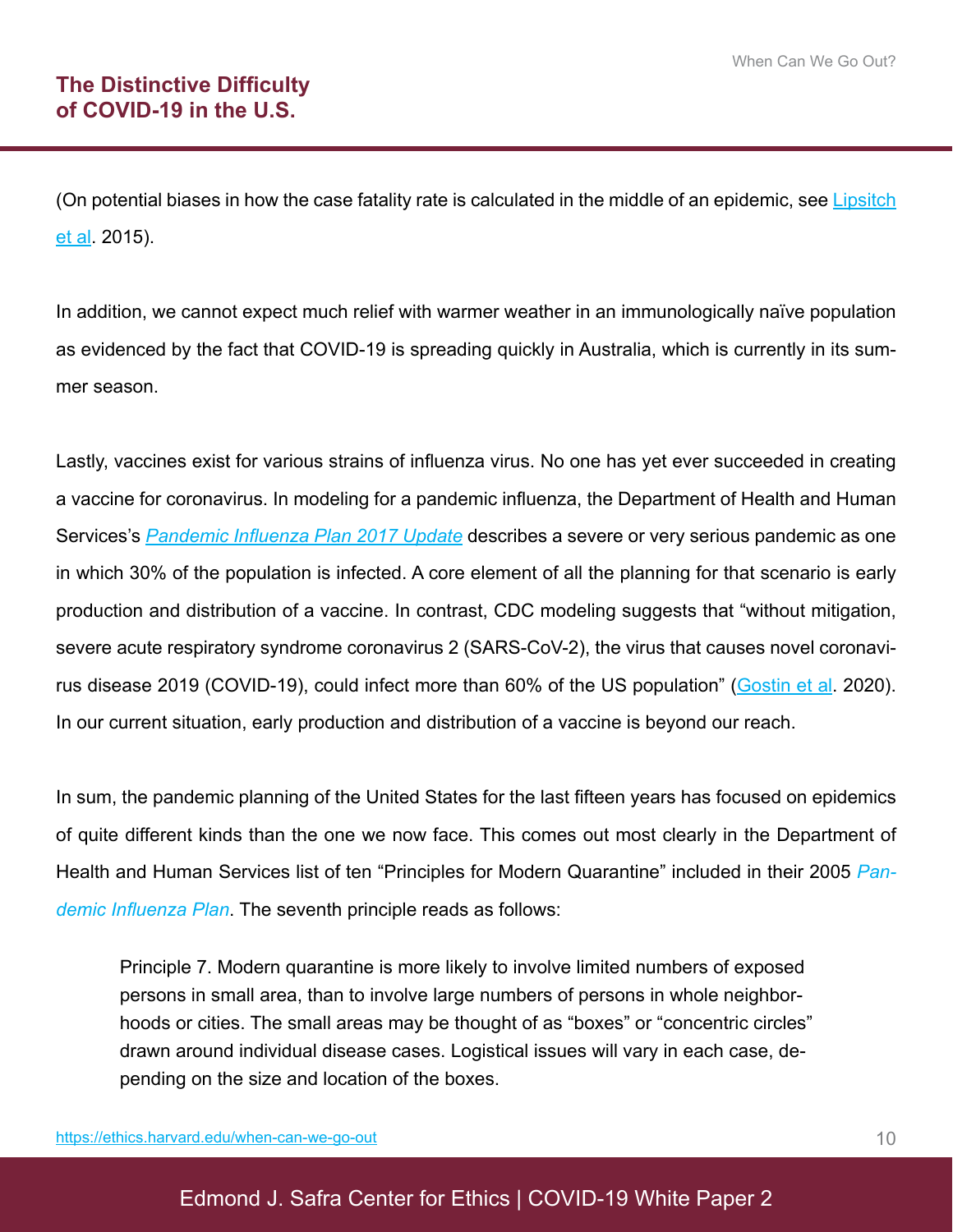This principle pertains only to the kinds of pandemics with the characteristics of pandemic influenza moderate infectivity, relatively low case fatality rate, and existence of proximate vaccines. In other words, the planning apparatus developed by the U.S. government to guide action in a pandemic has been expressly designed to lead people away from thinking about the kinds of conditions that now pertain. No wonder our policy-makers are having such difficulty finding their bearings.

The contrast to countries that directly experienced the SARS outbreak in 2003 could not be stronger. Taiwan, for instance, has folded experience with SARS and Coronavirus pandemics into its planning, particularly over the course of the last five years (Lanier and Weyl 2020). The result of this is that Taiwan has equipped a vast proportion of public spaces (malls and offices) with thermal scanners that can help spot outbreaks and support contact tracing. Entrances to public transportation require people to scan a QR code with their phone; this provides data to data systems that have strong privacy protections but also permit contact tracing if and when it becomes necessary to alert all the passengers on a train car or bus that they have been exposed to a highly infectious disease. Taiwan has developed a routine culture of mask wearing and has prepared stockpiles of personal protective equipment that are suitable for pandemics driven by viruses with greater infectivity rates than those characterizing strains of influenza.<sup>5</sup>

<sup>5</sup> The extent of mask use in the United States is much more limited, in part because of the meaning it conveys: those with masks are assumed to be either sick or fearful. This stigma inhibits precautionary mask use. Similar effects arose with hockey helmets fifty years ago: players were reluctant to use helmets despite the risk of serious head injury as long as use by other players remained rare, because they feared the message it would send about their courage (Schelling 1973). Mandating helmets solved the problem and left no room for stigma. Given current supply limitations, mandating mask use would be neither feasible nor desirable, but simultaneous to ramping up production, we would need to take steps to alter the meanings associated with the use of masks. Public service announcements that portray mask use as a signal of civic responsibility and concern for others could play an important role here, by inducing admiration rather than contempt for those taking such precautionary measures. But there must be substantial increases in mask production to meet the projected need.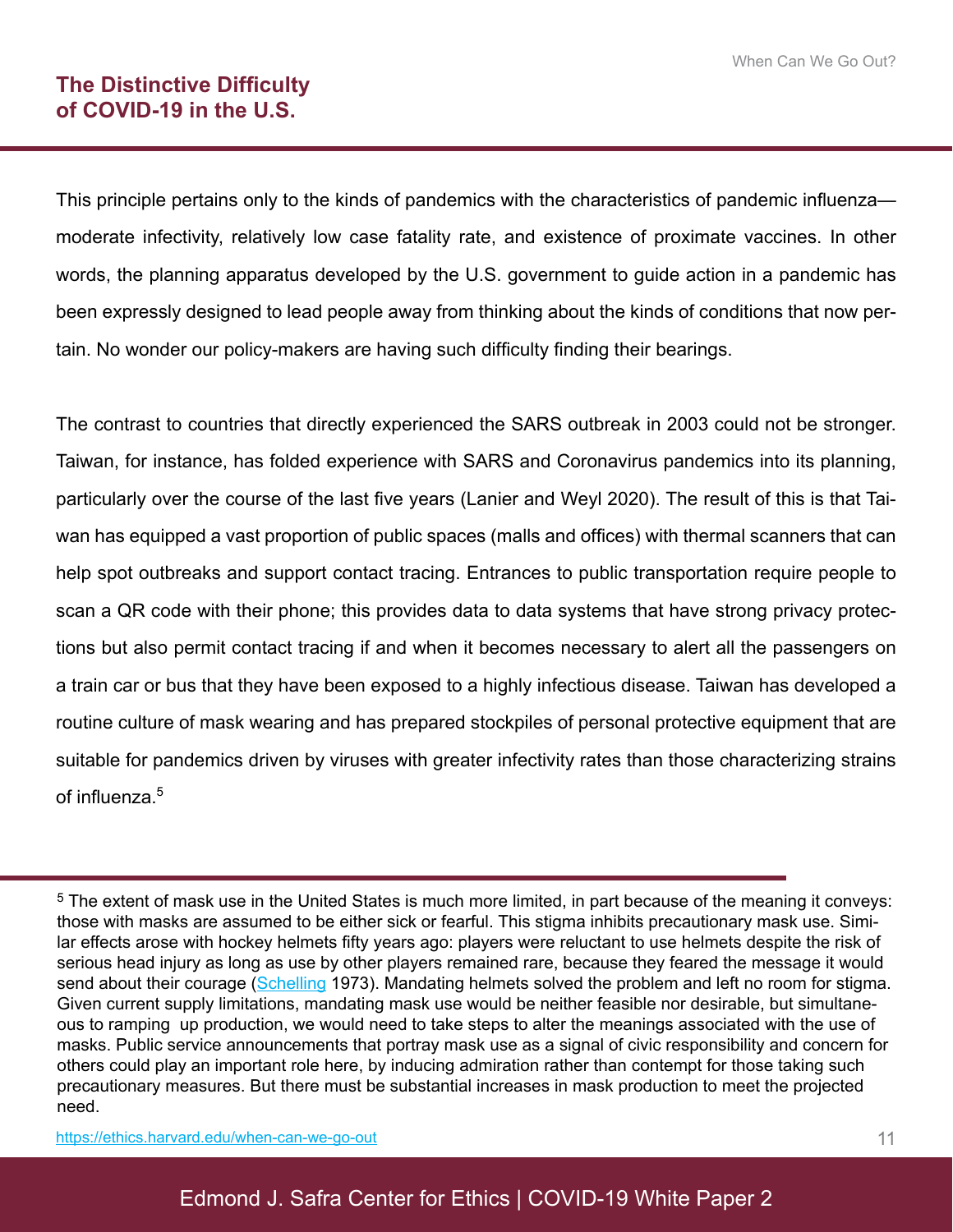To address the question of the kind of timetable we need for responding to the current COVID-19 outbreak requires pivoting creatively from our influenza pandemic planning guides and building not only on those guides but also on the experience of countries like Taiwan, where pandemic preparedness has advanced beyond what has so far been achieved in the United States.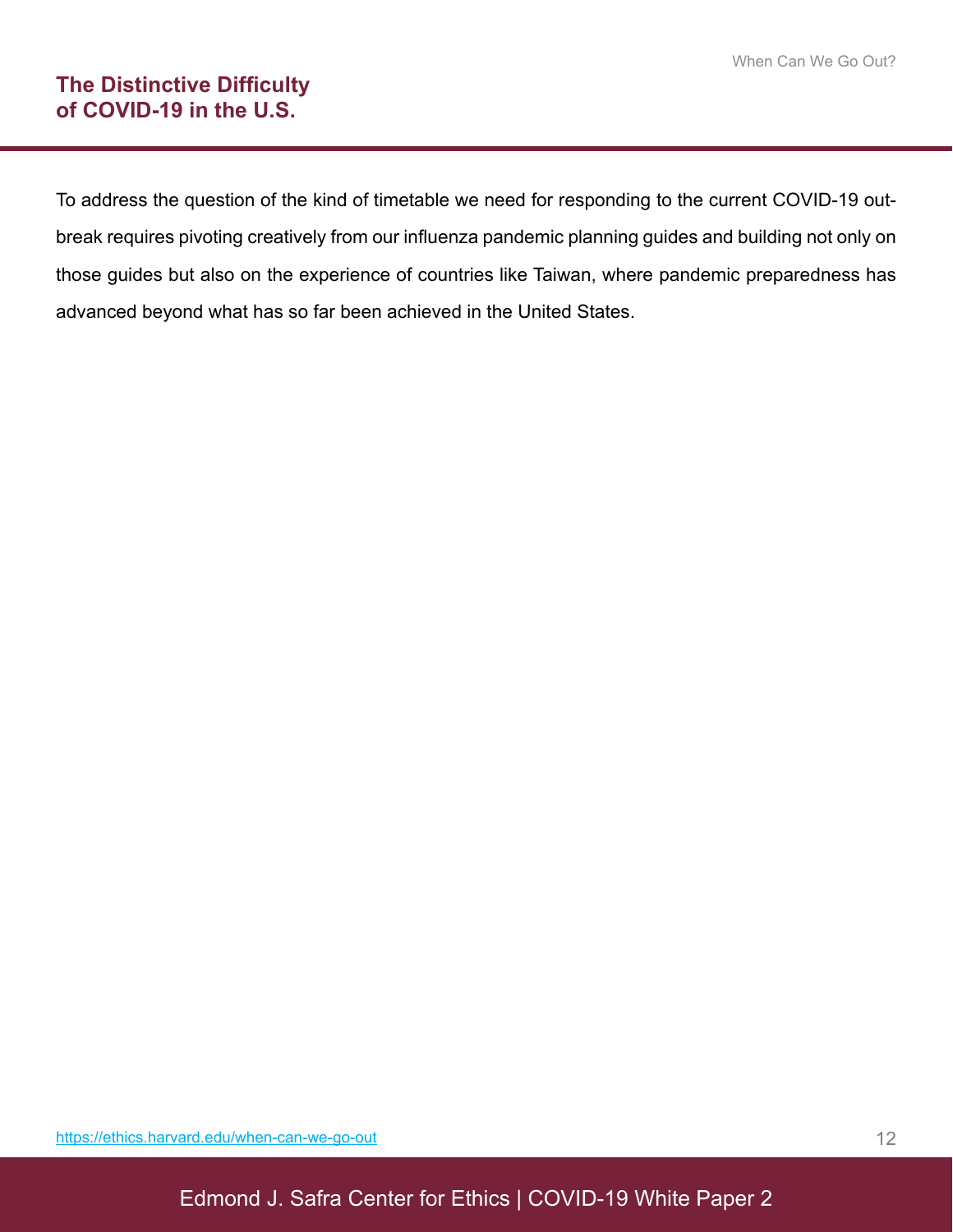### **Three Paradigms for 03 Timetables of Response**

Currently, the policy literature has three paradigms or pathways for responding to a pandemic outbreak in the absence of pre-existing preparedness and in the absence of early vaccine production. One paradigm derives almost exclusively from public health expertise about non-pharmaceutical interventions. This paradigm maximally activates the health system and seeks to space out and delay infections to align with the existing capacity of our health infrastructure, including its currently available surge capacity. We call this paradigm the "Freeze in Place" policy approach. The second paradigm marries the same public health expertise about non-pharmaceutical interventions with expertise from economics and political science to propose a whole-society response to fighting coronavirus. This paradigm focuses on massively accelerating pandemic preparedness as a part of fighting an already ongoing pandemic, in order to ramp up health system capacity well beyond status quo levels, and to enable more time-limited use of collective quarantine. We call this paradigm the "Mobilize and Transition" policy. The third paradigm derives from utilitarian public policy-planning methodologies and focuses on asking how to balance the most visible up front trade-offs: lives lost vs costs to health and well-being that come from economic destabilization. While recognizing the force and importance of these questions about trade-offs, we nonetheless can find no way to avoid calling this approach "Surrender," for reasons that we explain below.

In focusing on accelerating pandemic preparedness *during* a pandemic, Mobilize and Transition runs somewhat counter to the Pandemic Intervals Framework included in the *Pandemic Influenza Plan* (see above), which identifies preparedness as a sixth and final stage of the process undertaken after the pandemic ends in advance of the next one. The framework reflects the sound view that policies should be state-contingent, or adjusted to current and predicted epidemic trajectories and economic conditions. It is possible that epidemic trajectories will be characterized by multiple peaks and valleys, depending on seasonal factors and ebbs and flows in the intensity of social distancing. It is generally true that during valleys we must prepare for peaks, and during peaks we must attend to the most urgent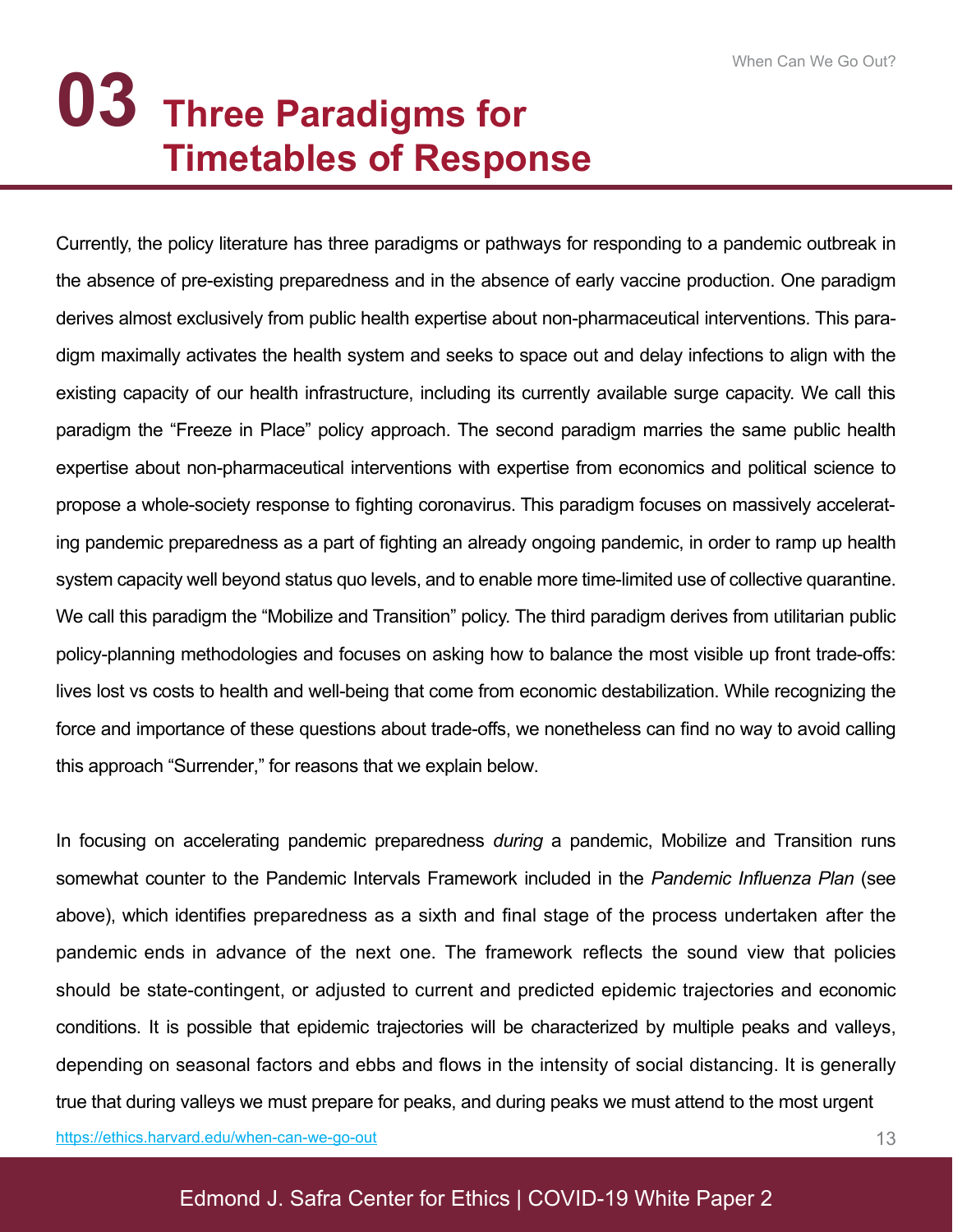short-term needs. And the policy paths we choose will themselves alter the timing and amplitude of the peaks and valleys.

In the case of COVID-19, however, our under-preparation for such a pandemic requires that we fold the activities of both interval four and of interval six into our current efforts. This principle further highlights the importance of the mobilization concept. We do not have the luxury of business as usual, not even the usual business of pandemic planning. Instead, we require an intensification in our investment of resources financial, human, industrial, and organizational. In short, we require a full wartime-level mobilization.

### *Freeze in Place*

The Freeze in Place paradigm has emerged from the effort to answer the question of how one avoids a pandemic that threatens to destroy national health systems (whether those are public or private-public hybrids) when the only tools at your disposal are (a) existing therapeutic health infrastructure; (b) limited testing; and (c) non-pharmaceutical interventions like social distancing and collective quarantine. The goal of modeling in response to this question has been to ascertain how to employ social distancing and collective quarantine to slow the pace of infections to a level that existing health systems can manage without collapse. The best example of this modeling is the influential paper by Neil Ferguson et al. (2020) from Imperial College. Ferguson and his colleagues recommend a five-month phase of aggressive social distancing in order to shrink the scale of the COVID-19 peak and delay it until the fall in the U.S. and the U.K. On their modeling the peak would still tax the health systems in those countries but not to the same degree as it would if the pace of infections continued on the trajectory from prior to the recent imposition of extensive mandatory and advisory collective quarantine.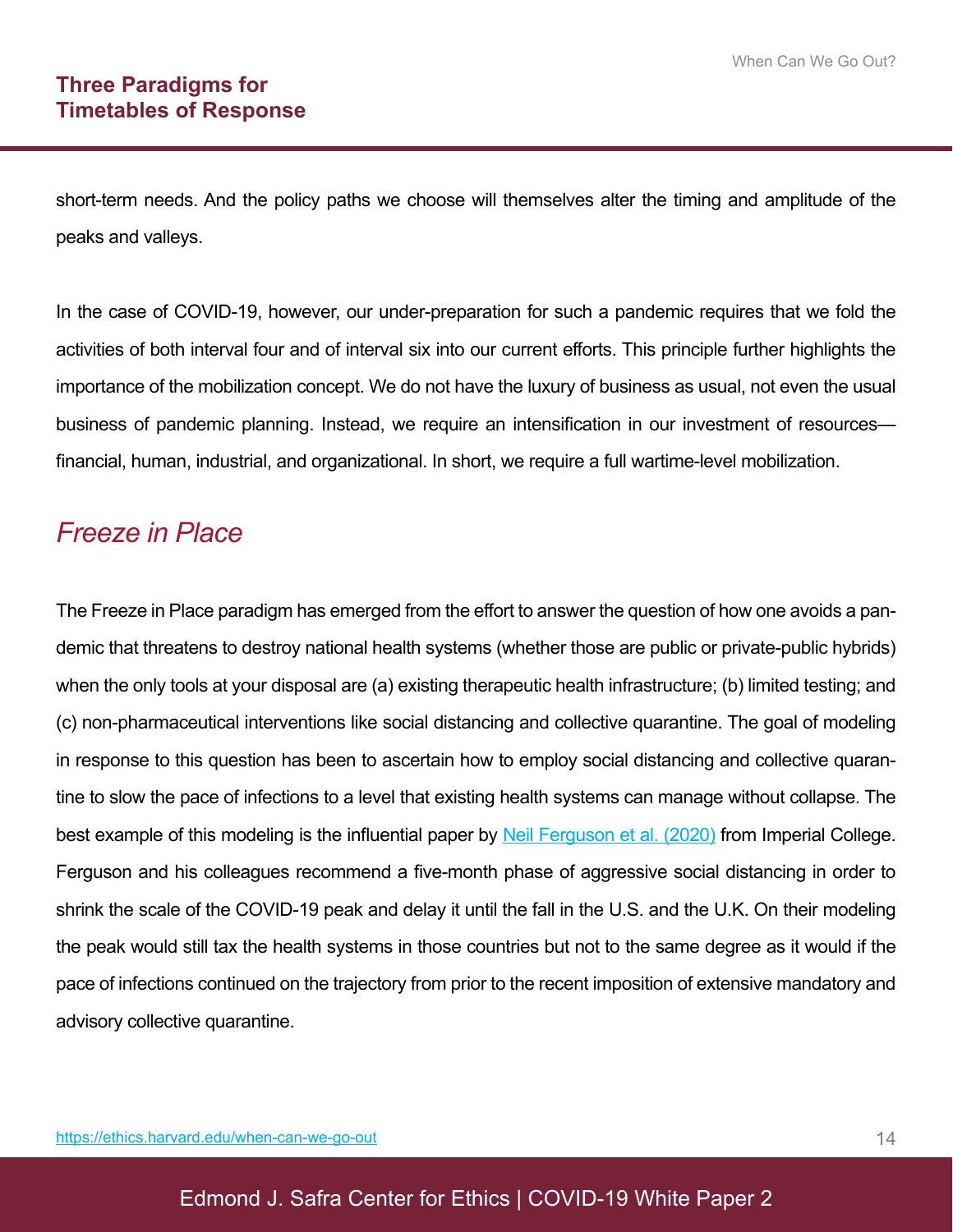#### *Freeze in Place*

The recommendation for a five-month period of aggressive social distancing and/or collective quarantine is almost anomalous within the historical record. We are unaware of any known instance of emergency quarantine lasting for this length of time; the closest we have come was in the Ebola epidemic (2013–2016) when a variety of mitigation measures (restricting public gatherings, closing businesses, restricting travel, and closing schools) were employed in an assemblage for months on end, though a universal collective quarantine was not imposed. To remind ourselves, the Department of Homeland Security's recommended timetable for a pandemic collective quarantine was that it be twice the length of the incubation period. In this case, the recommendation would be a quarantine of twenty-eight days. Of course, the Department of Homeland Security's recommendation was crafted with the expectation of the existence of a vaccine. The Imperial College model results in a more aggressive recommendation precisely because it assumes the lack of a vaccine that can begin to assist control after a shorter twenty-eight-day quarantine period.

Nonetheless, the five-month proposal is extreme. To compare, in the U.K. during World War II, when children were evacuated to the countryside beginning in September 1939, the first phase of evacuation disintegrated after about four months, simply because people ceased to comply (Clouting 2018).

Recognizing the low probability of success for a five-month collective quarantine, other public health experts, for instance Ezekiel Emanuel, Susan Ellenberg, and Michael Levy, have proposed replacing the initial five-month quarantine with a sequence of shorter collective quarantines. They recommend two months for an initial collective quarantine and expect an ongoing rhythm of two months on lockdown or stay-at-home orders followed one month off, with this pattern continuing for two to four cycles (Emanuel, Ellenberg, and Levy 2020; cf. Frieden 2020). Modeling for this strategy for the U.S. is available in a preprint publication from Kissler et al. (2020). The modeling suggests a timetable of mitigation that would carry through 2021 and possibly into 2022.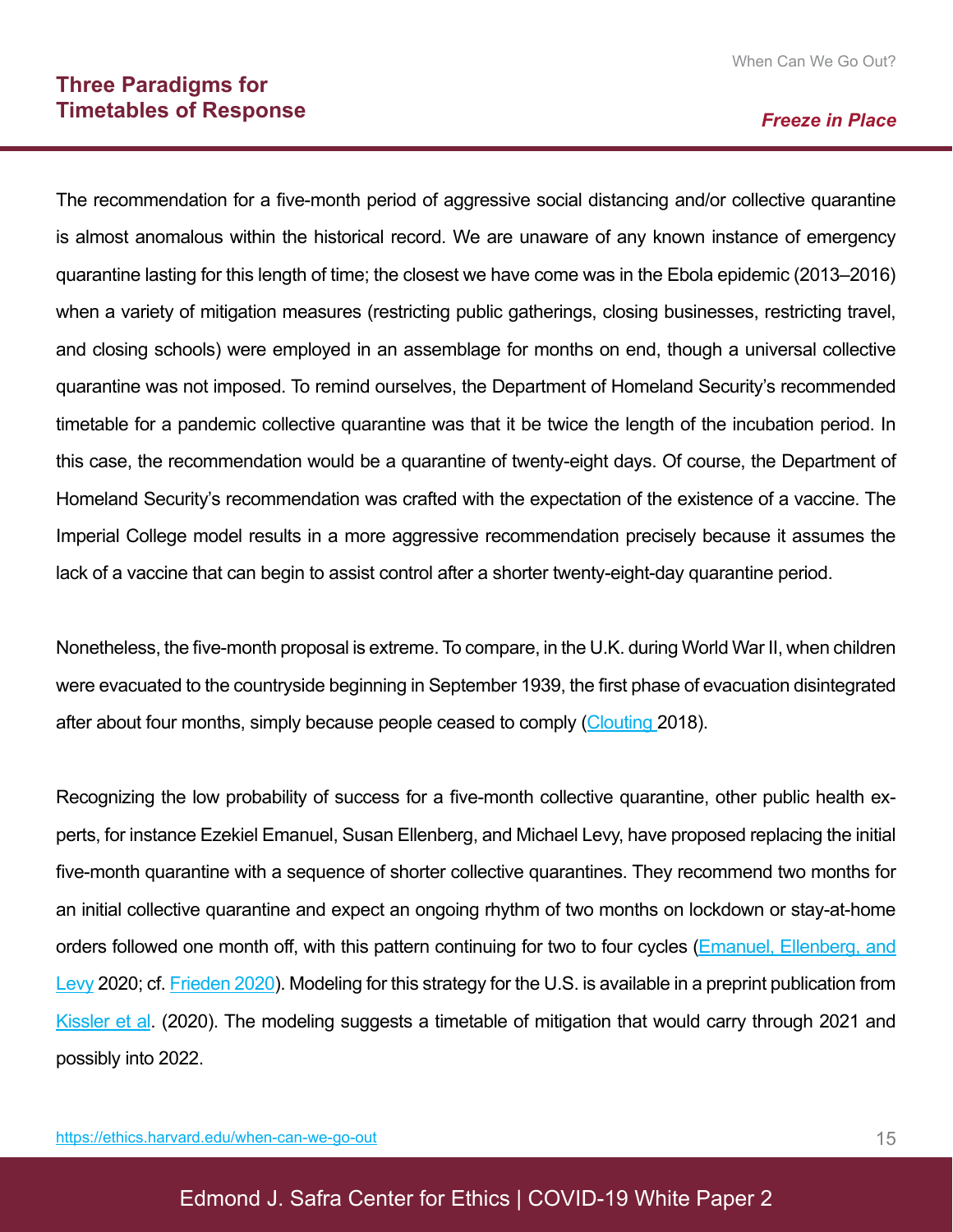#### *Freeze in Place*

The economic costs of these "shelter in place" policies are already clear: disruptions in global and local supply chains; massive job loss; market illiquidity; a corporate debt crisis; asset price declines (loss of home values and retirement security); personal bankruptcy; and financial system stress (as creditors face default from borrowers). In China and the Eurozone, purchasing managers' index (PMI) survey numbers foretell a shock larger than the outset of the 2008/09 financial crisis and the start of the Great Recession. According to a March 20 *Barron's report* (Scaggs 2020), economists at Goldman Sachs are projecting a 24% contraction of the economy for the second quarter. The major stock market indexes have lost 30% of their value over the past month, more than wiping out the gains made over the past three years. The Treasury Secretary has warned that inaction by Congress could result in an unemployment rate of 20%, which was last seen during the depths of the Great Depression.

To make a twelve-month period of repeated and aggressive "shelter in place" policies viable—with a view to securing the ongoing functionality of the health system—political leaders responsible for macroeconomic policy have developed a "freeze in place" policy for the economy to accompany the shelter in place policy for society. The freeze-in-place policy has been best articulated by economists Emanuel Saez and Gabriel Zucman on their websites and blogs and in opinion pieces (Saez and Zucman 2020a, Saez and Zucman 2020b). They argue that the job of governments is to keep businesses alive during a period of hiatus in operations. Layoffs followed by subsequent attempts to rehire workers degrades the value of human skills and spreads the harms of unemployment throughout the economy and the society, but businesses don't carry the cash reserves that would permit them to maintain a labor force in the absence of revenue. To solve this problem, Saez and Zucman recommend a variety of policies by which public investment can keep businesses afloat and workers on payroll until quarantines lift and it is possible for business activity to recommence. While workers are required to shelter in place, businesses will freeze in place, supported by public investment and prepared to restart immediately with little ramp-up when quarantines are lifted.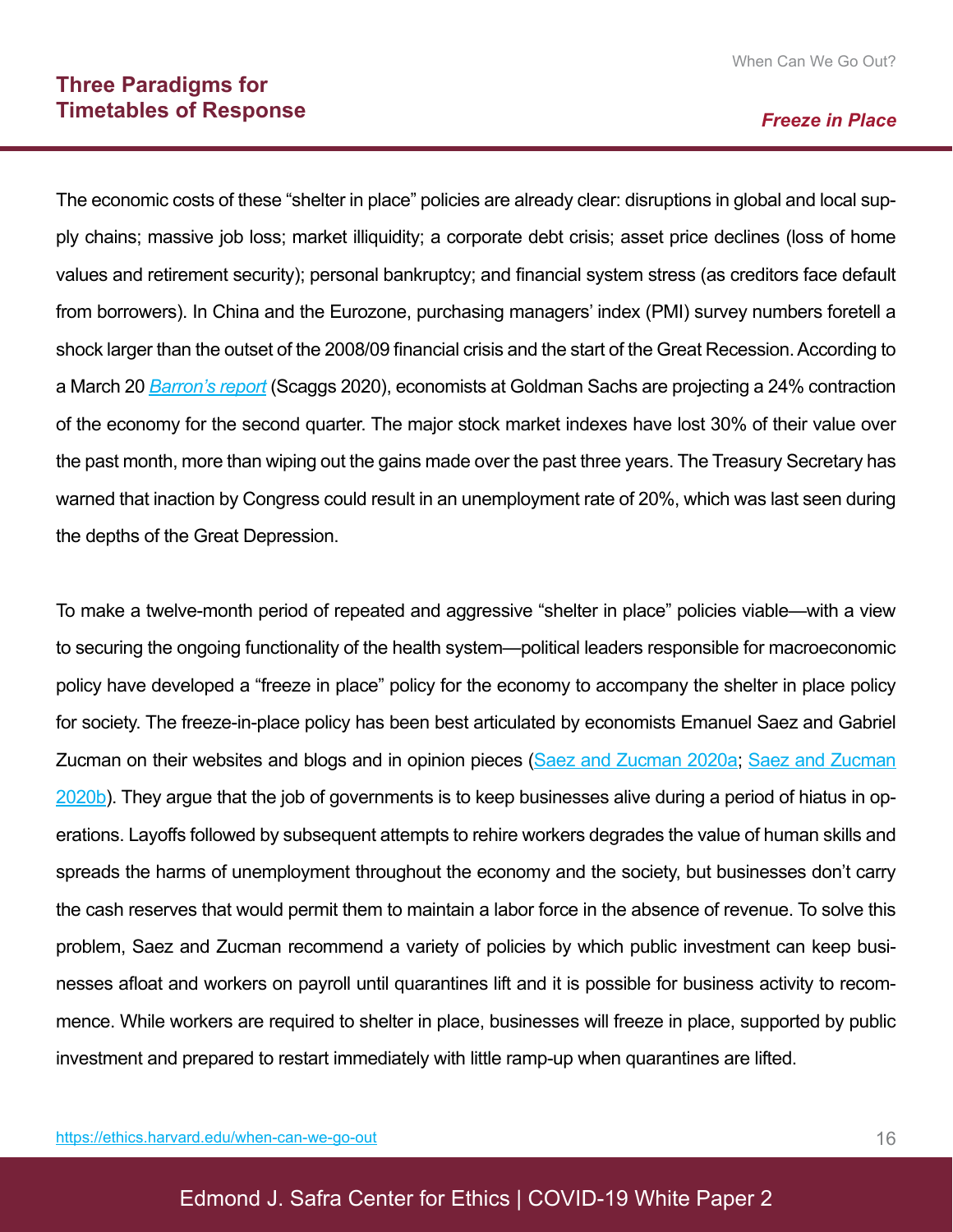#### *Freeze in Place*

Thus far Denmark has undertaken the most ambitious version of this Freeze in Place paradigm. Analysts have argued that it will cost it about 13% of its GDP this year. The idea is that when the pandemic is over, the economy will pick up from where it left off.As long as people adhere to the quarantine policies, the reasoning goes, the cost will be worth it, because the pandemic will have been converted into a manageable tragedy instead of being a driver of social collapse. Yet this account of costs is incomplete, as these figures have not integrated the losses deriving from lockdowns themselves. China locked down areas of the country that account for only about 20% of its GDP and saw a fall of 10% of GDP during the three months of lockdown. In the U.S., 80% of our workers are in urban areas and 80% are in the service sector. If this paradigm were applied to the U.S., anticipated real losses should be estimated at one-third to one-half of the economy for the 12 - 18 month duration of quarantine, or up to \$10 - 15 trillion.

In the Freeze in Place paradigm, people should plan for a twelve- to eighteen-month period of alternating phases of idling or working remotely at home and re-engaging outside the home.

### *Mobilize and Transition*

The Mobilize and Transition paradigm has emerged from the view that the threat of collapse of health infrastructure should be treated as a major national and global security threat, jeopardizing core social pillars ranging from political institutions to schools to industries and workplaces and that, consequently, the appropriate policy response is one that marshals all the resources of a wartime condition, including a global alliance of universal solidarity, to fighting the virus Covid-19.

Bouskill and Smith offer a good framework for this view in their prescient 2019 article "Global Health and Security Threats and Opportunities." Sketching a situation in which a novel pathogen spreads to pandemic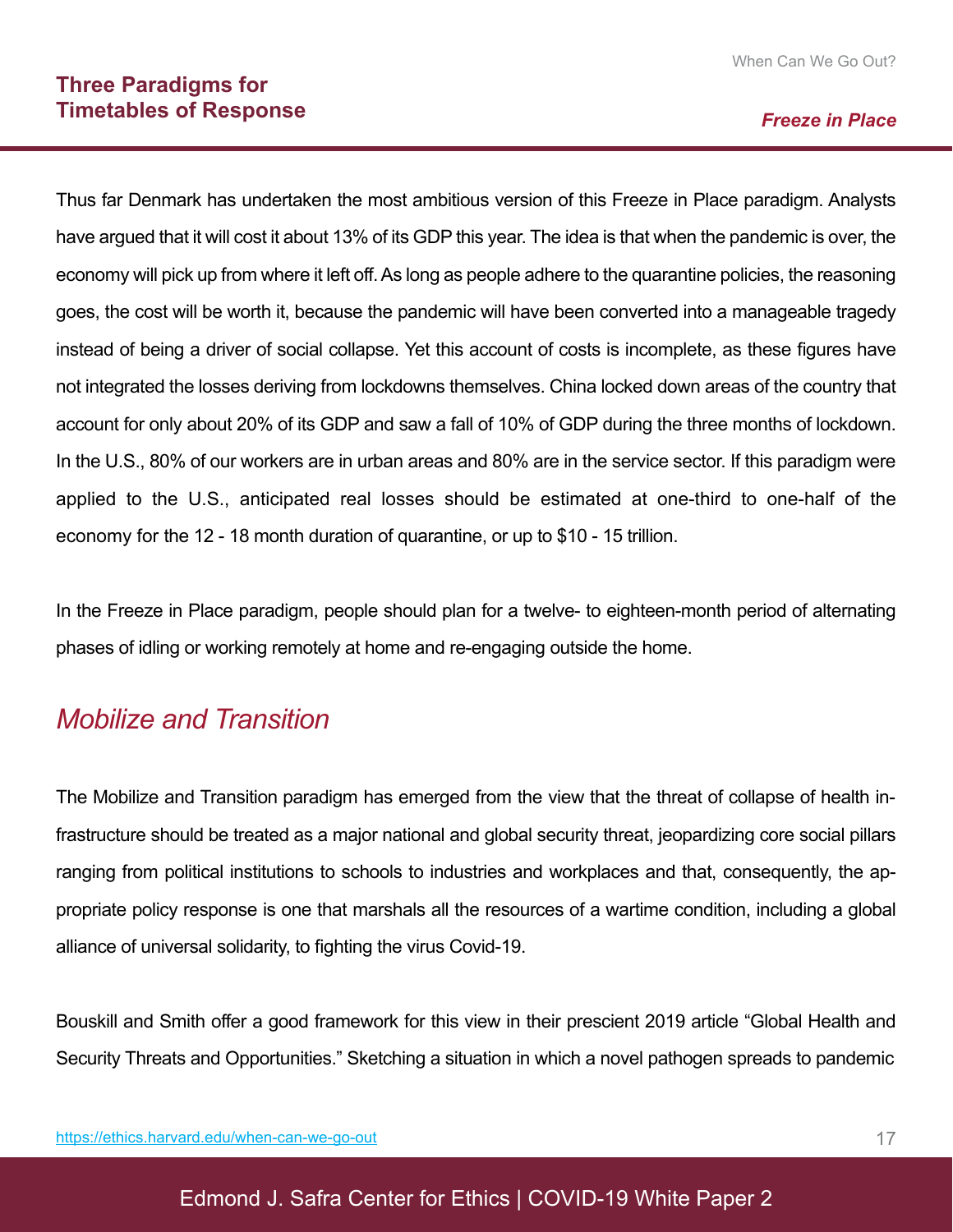#### *Mobilize and Transition*

proportions, overwhelming public health institutions, they recognize that "flows of people and goods" would be disrupted and that "political leaders would be faced with the job of containing both the pathogen and the mis-information and dis-information that would proliferate as mortality rates increased." "The social, economic, and political consequences could be catastrophic," they write, reminding us that pandemics outrank war as killers (20 million in World War I, one of the deadliest wars in human history, compared to 50 million from the Spanish influenza in 1918). While in their scenario (but not ours) the novel pathogen emerges from bioterrorism, the picture they paint of the impact of a pandemic is relevant to our current situation. So is their proposed framework of response.

They write that in the face of vulnerabilities of this kind to pandemics and their effects, "we propose the need to reimagine the concepts, language, and practice of global health security. This would involve policymakers and decisionmakers more explicitly recognizing health security as a pillar of *national security*—that is, the protection of citizens and social, economic, and food and health systems from man-made and natural threats."

The Mobilize and Transition paradigm begins from the recognition that health security is a pillar of national, as well as regional and global, security, and that all the resources of national security can and should be brought to bear in achieving health security. Over the course of World War II, U.S. investment in the war ramped up to over 37% of GDP in 1945. Fighting a pandemic as if on a wartime footing involves an intensive investment of resources, potentially at an equivalent level to what is proposed in the Freeze in Place paradigm. In contrast to the Freeze in Place paradigm, however, the public expenditures would be simultaneously a response to the present pandemic and an investment in a future of pandemic preparedness. Even beyond this pandemic, we have good reason to expect we would have to address continued Covid-19 outbreaks in the three to five years beyond the current pandemic (Kissler et al. 2020b).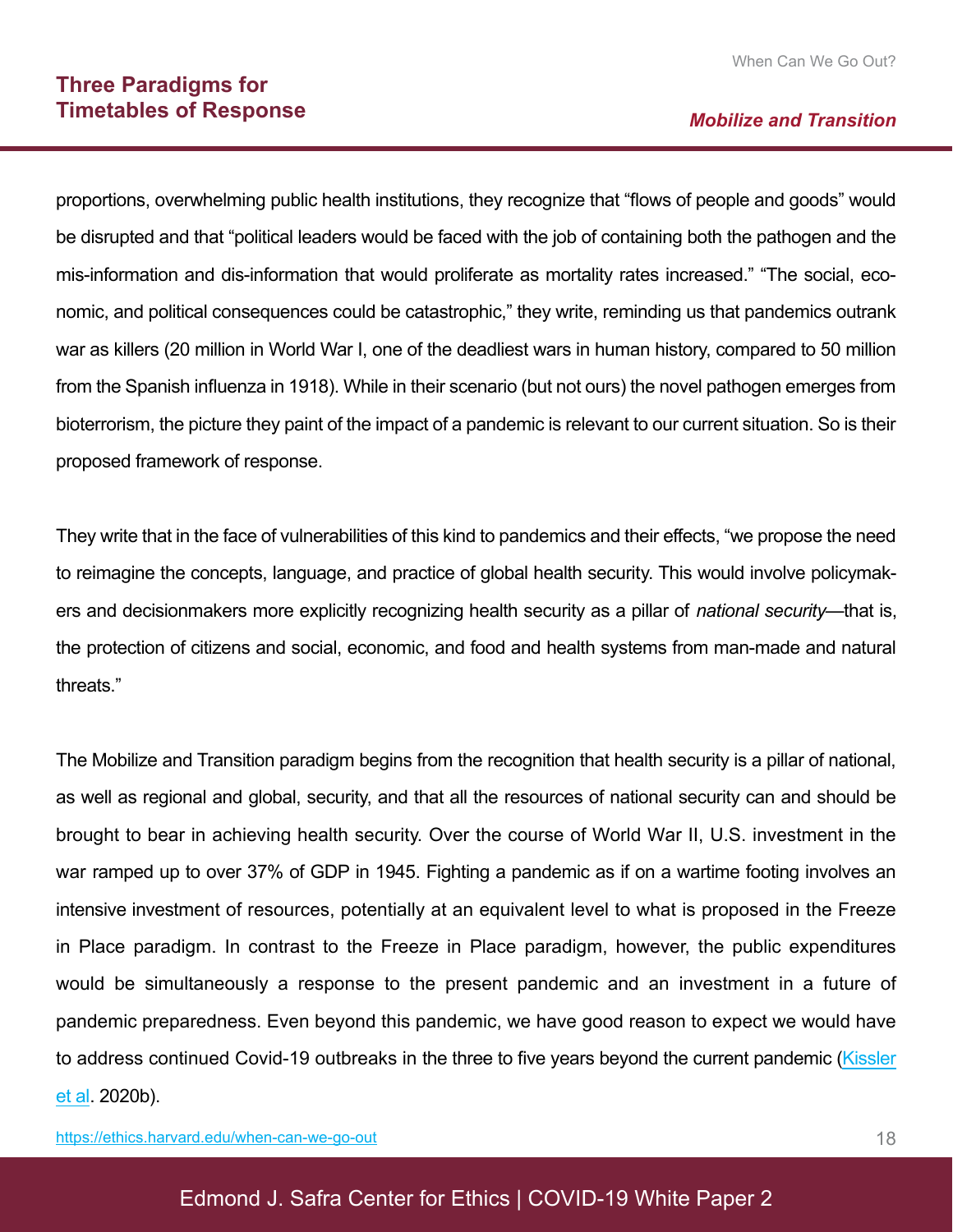What would it mean to Mobilize and Transition as a response to the Covid-19 pandemic instead of Freezing in Place? To Mobilize and Transition would involve massively accelerating the kind of pandemic preparedness that permits maximal mobility for as large a portion of the population as possible even *when the pandemic is ongoing.* Sketches of this policy paradigm have been offered to date by Paul Romer and Alan Garber in the *New York Times* (Romer and Garber 2020), by Tim Searchinger, Anthony LaMantia, and Gordon Douglas in the *Washington Post* (Searchinger, LaMantia, and Douglas 2020), and by Glen Weyl, Zoe Hitzig, and Rajiv Sethi in an accompanying white paper, "Mobilizing the Economy against Covid-19."

Rather than expecting to use repeated applications of extreme social distancing to control Covid-19 over a twelve- to eighteen-month period, the goal would be instead to use one or at most two applications of such social distancing to change the trajectory of transmission for the disease while at the same time also investing aggressively in production of testing capacity, personal protective equipment, thermal scanners, and technological tools for infected case identification and contact tracing with the aim of achieving universal coverage of the population with these resources by the end of an initial quarantine period of three months, to end June 22, 2020. This end of quarantine date would permit businesses one week to ramp back up before the new fiscal year starts.

The most important elements of this aggressive investment would be (1) implementing the IT required for contact tracing; (2) increasing testing capacity to millions of tests administered per day; (3) acquiring proof that at least temporary immunity is possible and the ability to conduct reliable antibody screens; and (4) isolating vulnerable populations and replacing most care givers for vulnerable populations with immune individuals or individuals who maintain extreme isolation.

Throughout the periods of quarantine, individuals who can be tested serologically and shown to have immunity would be exempt from quarantine as soon as they have immunity and on the condition that they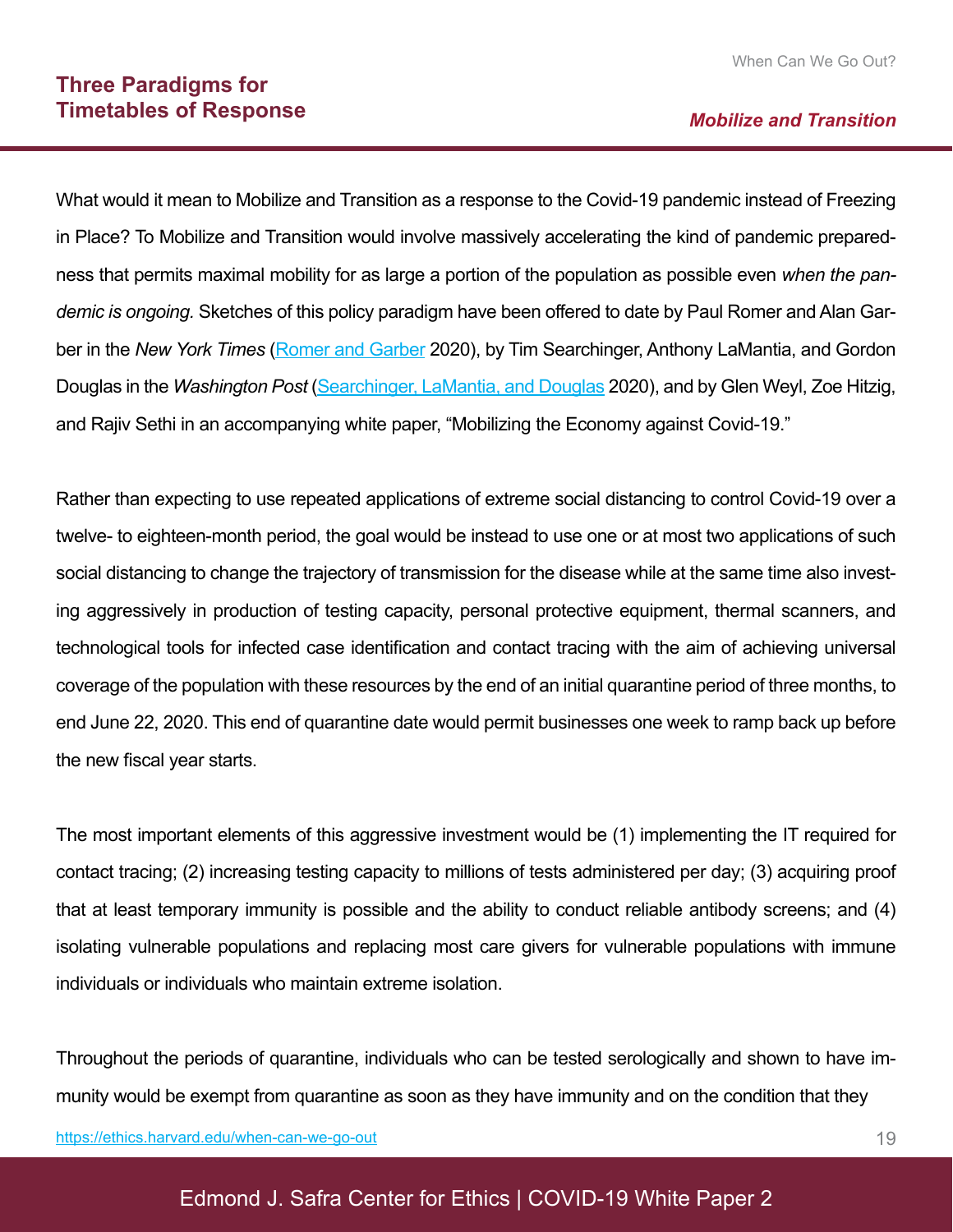#### **Three Paradigms for Timetables of Response**

#### *Mobilize and Transition*

deploy in the Medical Reserve Corps, a group of volunteers overseen by the Department of Health and Human Services that supports pandemic activities "including surveillance, vaccination, mitigation measures, communications, and education." An optimal response would also consider including lowrisk incarcerated populations in this program, at wages no lower than minimum wage and ideally on par with other participants, both to quickly reduce the density of U.S. prisons and to address shortages in the workforce by giving incarcerated persons the option of assisting with pandemic response.

At the end of the initial quarantine period, schools could reopen with daily temperature checks for students and staff, as well as weekly testing, so that any new outbreaks could be rapidly identified and contained. Individuals not in high-risk categories of the population might begin moving freely again, but in a context where their movements on public transport are tracked with privacy-protective QR scanning and where public spaces are routinely monitored, as in Taiwan, with thermal scanners, and where the supply of protective masks is great enough to permit routine usage in public spaces. Individuals in high-risk categories would be advised to maintain lower levels of community exposure until such a point as the virus had receded to levels no more significant in their implications than those of the seasonal flu.

If disease transmission were to accelerate and escape the identification, contact tracing, and containment mechanisms described above, with projected levels of disease appearing to threaten the health system headed into the winter, then a second phase of aggressive social distancing would be undertaken for one to three months.

This policy approach **mobilizes** the resources of the national government to achieve within three months the sort of pandemic preparedness that it took Taiwan five years to develop, delivering more tools and flexibility to fighting the pandemic so that we need not rely solely on collective quarantine. The effort at pandemic preparedness would continue beyond the first three months until all targets had been achieved.

https://ethics.harvard.edu/when-can-we-go-out

#### Edmond J. Safra Center for Ethics | COVID-19 White Paper 2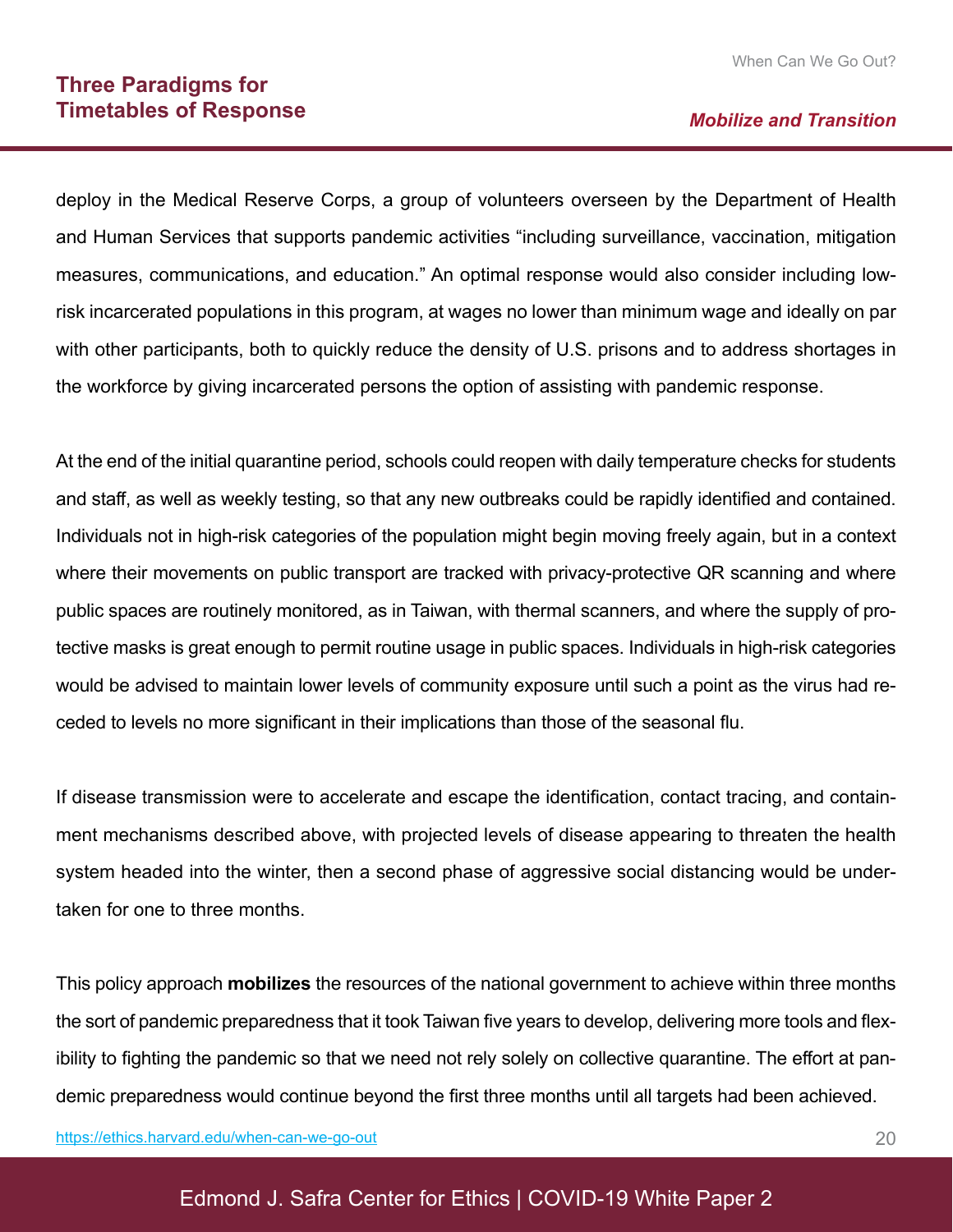#### **Three Paradigms for Timetables of Response**

#### *Mobilize and Transition*

This policy approach simultaneously **transitions** the infrastructure and labor force in the country, including repatriation of certain kinds of industrial production, and thereby measurably reduces the country's vulnerability to pandemics in the future. When routine business activity resumes, with the new fiscal year on July 1, it does so on a stronger footing where the economy as a whole has less vulnerabil-ity to the threat of pandemics. In this regard, the public expenditure returns value to firms and society, and does so the more to those who are most fully able to reorient their own missions, purposes, and functions in support of this mobilization. For individual citizens, the Mobilize and Transition paradigm provides them with a framework for focusing on how they can contribute to the effort to defeat the virus; individuals become active participants in the effort to achieve national security, not people passively sheltering in place.

In the Mobilize and Transition paradigm, people should plan first for an intense three-month period of participation in the innovation and experimentation of mobilization—whether in quarantine or on the front lines with routine use of personal protective equipment. This will be followed by a phased transition to the new normal along somewhat different timetables for different parts of the country or, when feasible and ethically and epidemiologically advisable, for different segments of the population (students, working adults, retirees, etc.).

The economic cost associated Mobilize and Transition is estimated to be between \$2 trillion and \$3 trillion by economists Glen Weyl and Rajiv Sethi (2020).

The proposed schedule would be to maintain extreme social distancing from now until June 22 (roughly three months) and thereafter transition to stratified lockdown or "snow days" in the style of Taiwan sup-ported by widescale testing and IT-supported contact tracing, with most of the population able to return to full mobility. If rates of transmission begin to accelerate again, we first try to gradually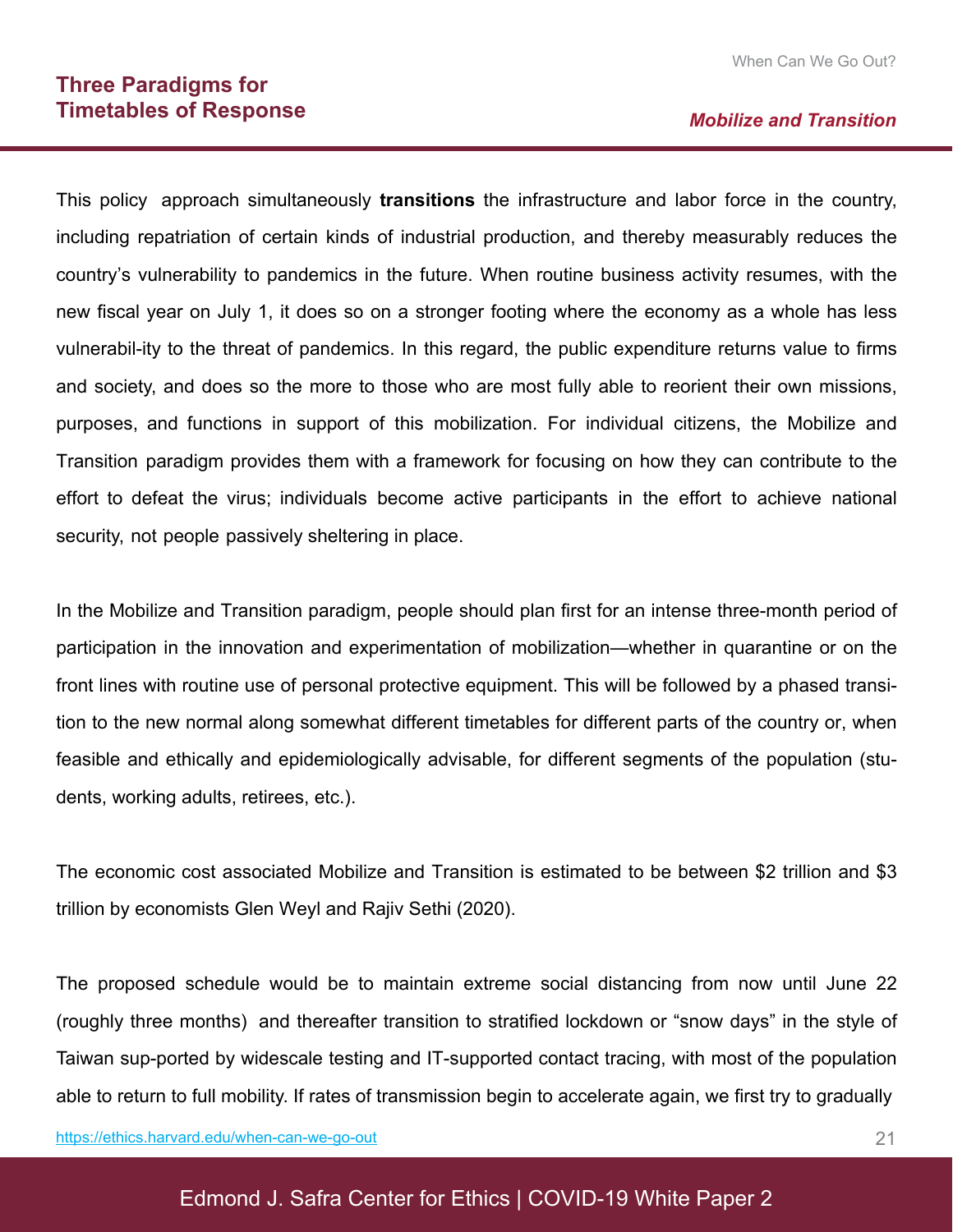ramp up measures, but if acceleration is projected to threaten the health system headed into the winter, then we do a second phase of aggressive social distancing for one to three months.

### *Surrender*

In addition to the two paradigms or pathways of response that we lay out above, there is also a third paradigm. This paradigm begins from the recognition that the kinds of economic disruption entailed by either Freeze in Place or Mobilize and Transition impose costs on human health and well-being that are hard to calculate, and that ought to be weighed against the near-term costs of lives lost to the virus. This paradigm starts from the view that a long-term "national quarantine" or almost national quarantine, such as that required by Freeze, exacts unacceptable costs. On this third paradigm the best policy is simply to let the virus proceed unchecked. Over the span of 3-5 months, 2 million people would be dead in the U.S. and herd immunity would have begun to operate; yet the significant economic disruptions and potential harms of Freeze and Mobilize would be avoided.

Despite the initial intuitive sense that Surrender might be less "costly" (in a narrow economic sense) than Freeze in Place or Mobilize and Transition, economic calculations in fact show that Surrender is more costly than the other two options. The dollar value conventionally assigned to the loss of a statistical life by economists and government agencies alike is \$5-10 million. If we were to deploy this figure in a conventional cost-benefit framework, then in purely economic terms it would be "worth" around \$10- 20 trillion to save 2 million lives. In contrast, even in its worst case, Freeze would take 12-18 months, and would cost on an order of \$10-15 trillion. As indicated above, Mobilize is estimated at a cost of \$2-3 trillion. Even on narrowly utilitarian-economic grounds, then, Surrender is not the right way to go, and Mobilize has the best cost-benefit profile.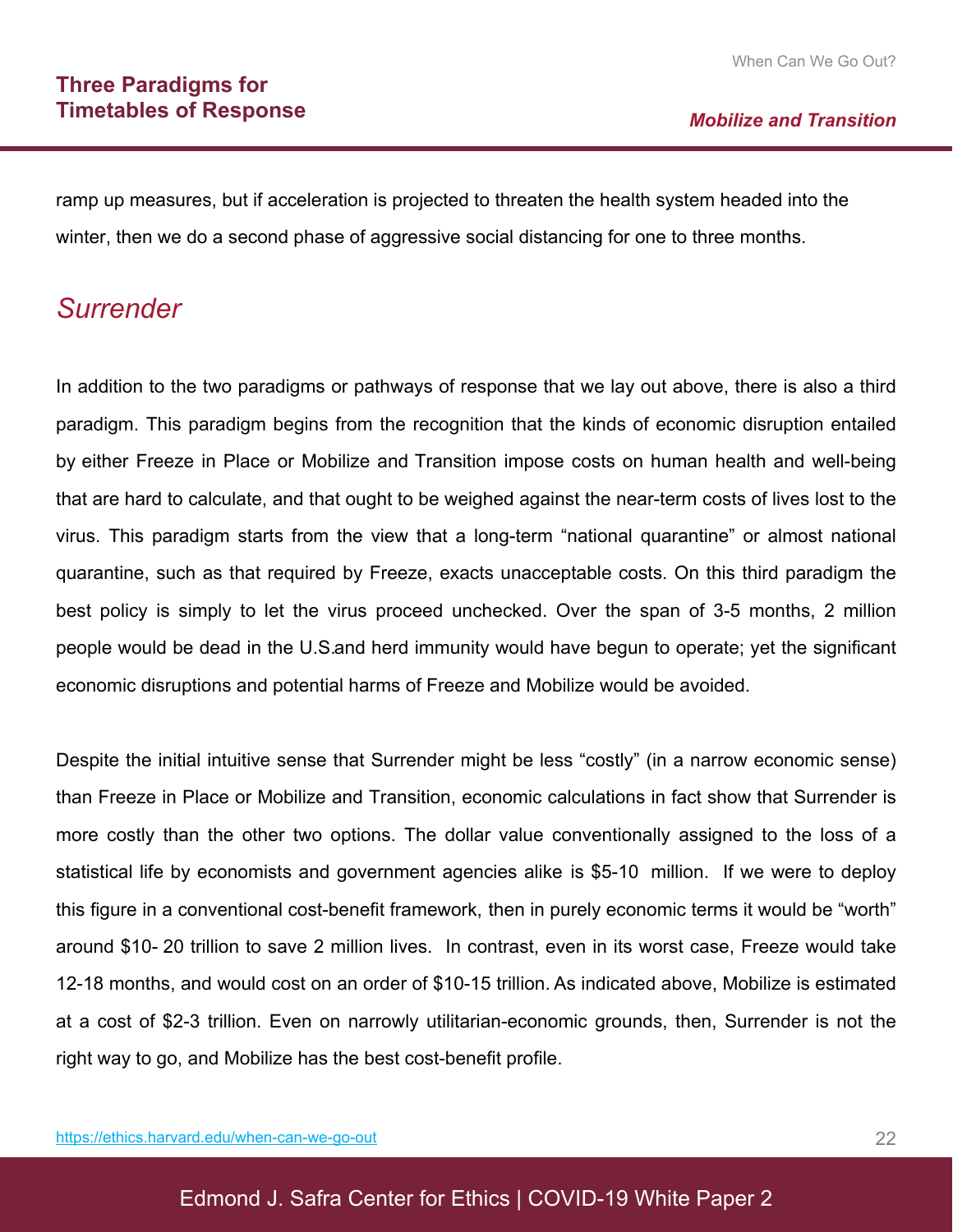#### *Surrender*

Nonetheless, we do not base our argument about which pathway to choose solely on a utilitarian ground of the relative costs, as represented in dollar terms, of Freeze, Mobilize, and Surrender. While we recognize the power and force of reasoning about the different kinds of impacts to health, in the contrast between lives lost to the virus and lives negatively impacted by school closures, mental health harms from isolation, and disruption to the economy, we think the fundamental question is of a different kind. As we understand the situation, we are engaged in the enterprise of figuring out how to ensure that this society can in the first place deliver the very institutions whose job it is to heal, educate, and employ. This brings us to why we find we have no choice but to call the third policy approach "Surrender."

As we see it, the appropriate frame for analyzing the Covid-19 situation draws from the broader literature in political philosophy on the purposes of government and political legitimacy. These purposes include ensuring basic rights to physical security, emergency healthcare, protection from predation and the safety of personal property, as well as the social capacity to feed ourselves and educate our children, or what the Declaration of Independence once called the "pursuit of happiness." Any government that intentionally ceases efforts to protect such basic rights for any one of us has abandoned the basis of its legitimacy. As in the norms of just war theory, the goal is to secure our society as a whole, accepting only such loss of life as is necessary as a part of seeking to protect the underpinnings of well-being for all. A decision to allow 2 million fellow Americans to die without making an effort to fend off the threat is not only morally unconscionable but would also mean that our political institutions had failed at the fundamental purpose for which they were designed. In this sense, this paradigm would be a surrender. Alternatives are available and Surrender maps out an unacceptable path.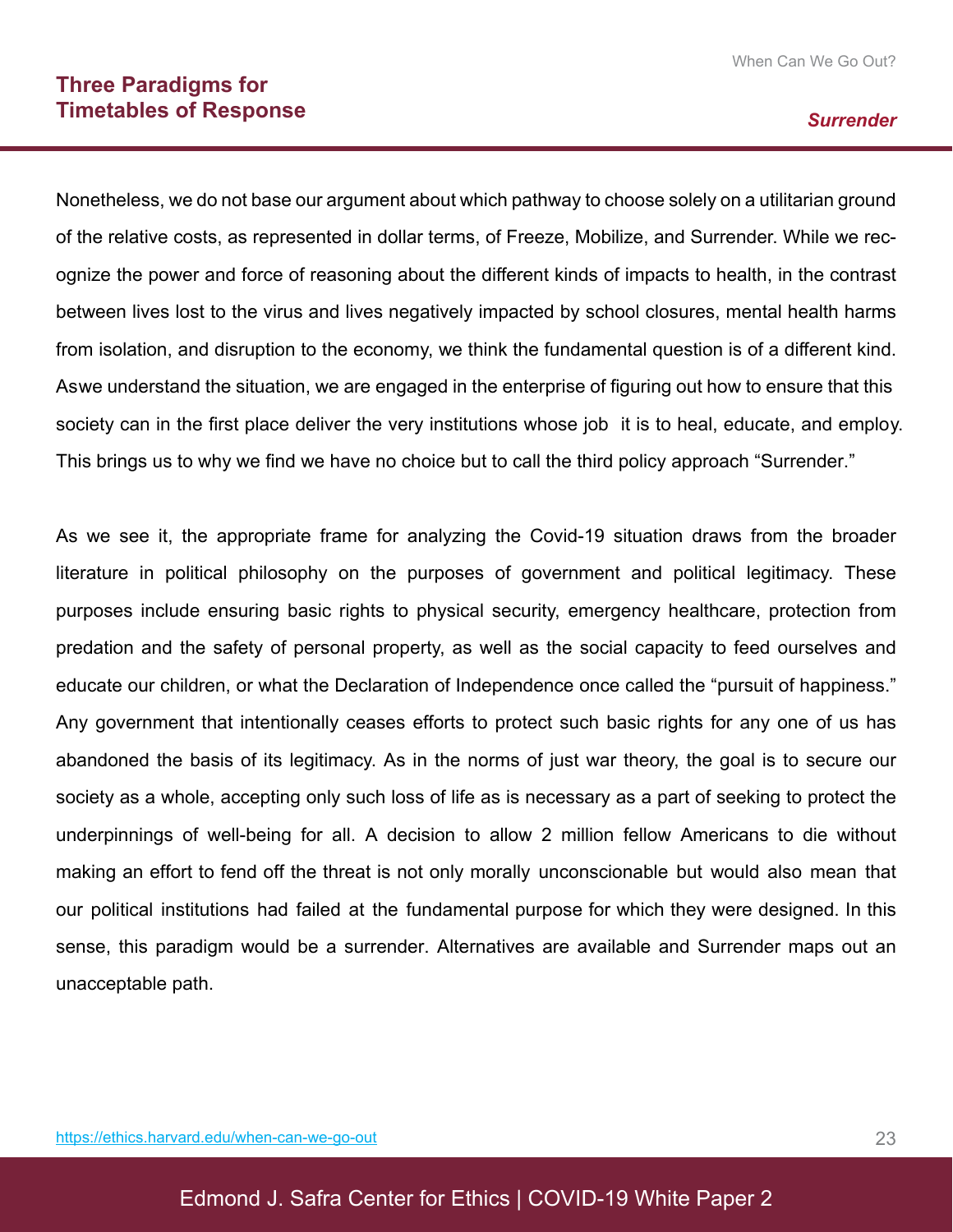# **04 The Case for Mobilize and Transition**

Once we see a pandemic pathogen as a national security threat, we recognize that we need forms of planning akin to those used in wartime to address it. The objective is not merely to secure health but instead to protect the economy, society, liberty, justice, and health against the COVID-19 threat simultaneously. Achieving this requires finding the policy pathway that can bring the health of the economy, supports for social cohesion and mental health, and respect for liberty and justice together in pursuit of health security, while building the infrastructure of a safer, more resilient, and more just future. When we compare the two policy paradigms on these dimensions, we find that Mobilize and Transition is superior. Further public health modelling is necessary to refine the timetables of the Mobilize and Transition approach. Nonetheless, based on currently available data, and assuming the required steps can be coordinated rapidly with effective national and state leadership, we hypothesize the following comparative outcomes for the two strategies.

Edmond J. Safra Center for Ethics | COVID-19 White Paper 2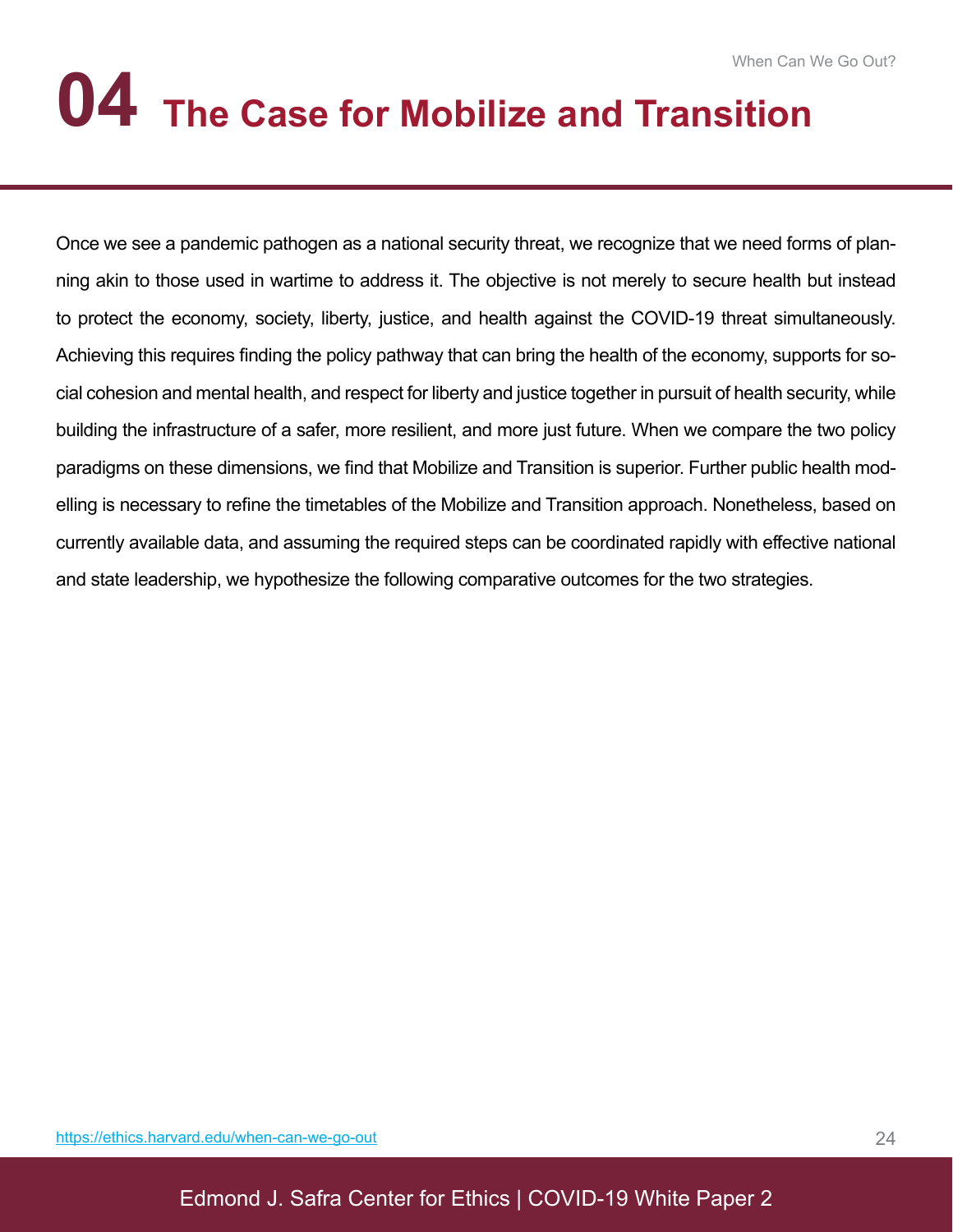|                        | <b>Freeze in Place</b>                                                                                                                                                                                                                                    | <b>Mobilize and Transition</b>                                                                                                                                                                                                                                                                            |  |
|------------------------|-----------------------------------------------------------------------------------------------------------------------------------------------------------------------------------------------------------------------------------------------------------|-----------------------------------------------------------------------------------------------------------------------------------------------------------------------------------------------------------------------------------------------------------------------------------------------------------|--|
| Economy-<br>short term | • Degrades human skills and re-<br>sources and business planning                                                                                                                                                                                          | • Stimulates human and organizational resources<br>by war-footing style investment and innovation                                                                                                                                                                                                         |  |
| Economy-<br>long term  | • As vulnerable to pandemic post-<br>crisis as pre-crisis                                                                                                                                                                                                 | • Vulnerability to pandemic reduced<br>• Value of transition captured in growth                                                                                                                                                                                                                           |  |
| <b>Society</b>         | • Mental health and physical<br>health harms from isolation and<br>reduced physical movement                                                                                                                                                              | • Support for agency, fate-control, and sense of<br>shared fate<br>• Potential for positive impact on social cohesion                                                                                                                                                                                     |  |
| Liberty                | • Increasing acceptance of gov-<br>ernmental control of mobility over<br>long duration erodes commitment<br>to liberty protection                                                                                                                         | • Strong emphasis on finding pathway to minimal<br>quarantine supports long-term commitments to<br>liberty<br>• Differential access to rights restoration mitigated<br>by requirements of service                                                                                                         |  |
| <b>Justice</b>         | • Pre-existing inequities in econo-<br>my and society frozen into place<br>and, in case of ongoing school<br>closures, exacerbated                                                                                                                        | • War-footing investment likely to generate more<br>egalitarian economy, as in World War II context<br>• Reduced time for school closure reduces equity<br>harms transmitted through education                                                                                                            |  |
| <b>Health</b>          | • Health system stabilized and<br>death with dignity possible.<br>• Deaths from COVID-19 reduced<br>dramatically from a "do-nothing"<br>baseline.<br>• Deaths and individual suffering<br>increased dramatically from other<br>economic and social causes | • Health system stabilized and death with dignity<br>possible.<br>• Deaths from COVID-19 reduced dramatically<br>from a "do-nothing" baseline.<br>• Deaths and individual suffering from economic<br>and social causes mitigated relative to "Freeze<br>in Place" baseline<br>• Health security increased |  |

In contrast to Freeze in Place, which would cost one-third to one-half of the economy, Mobilize and Transition should cost about \$2-3 trillion. This is close to the level of the current stimulus package (\$2 trillion). Whether we would be able to pull this off is still an open question. Success depends on two variables in particular: levels of immunity achieved in the population and universal testing.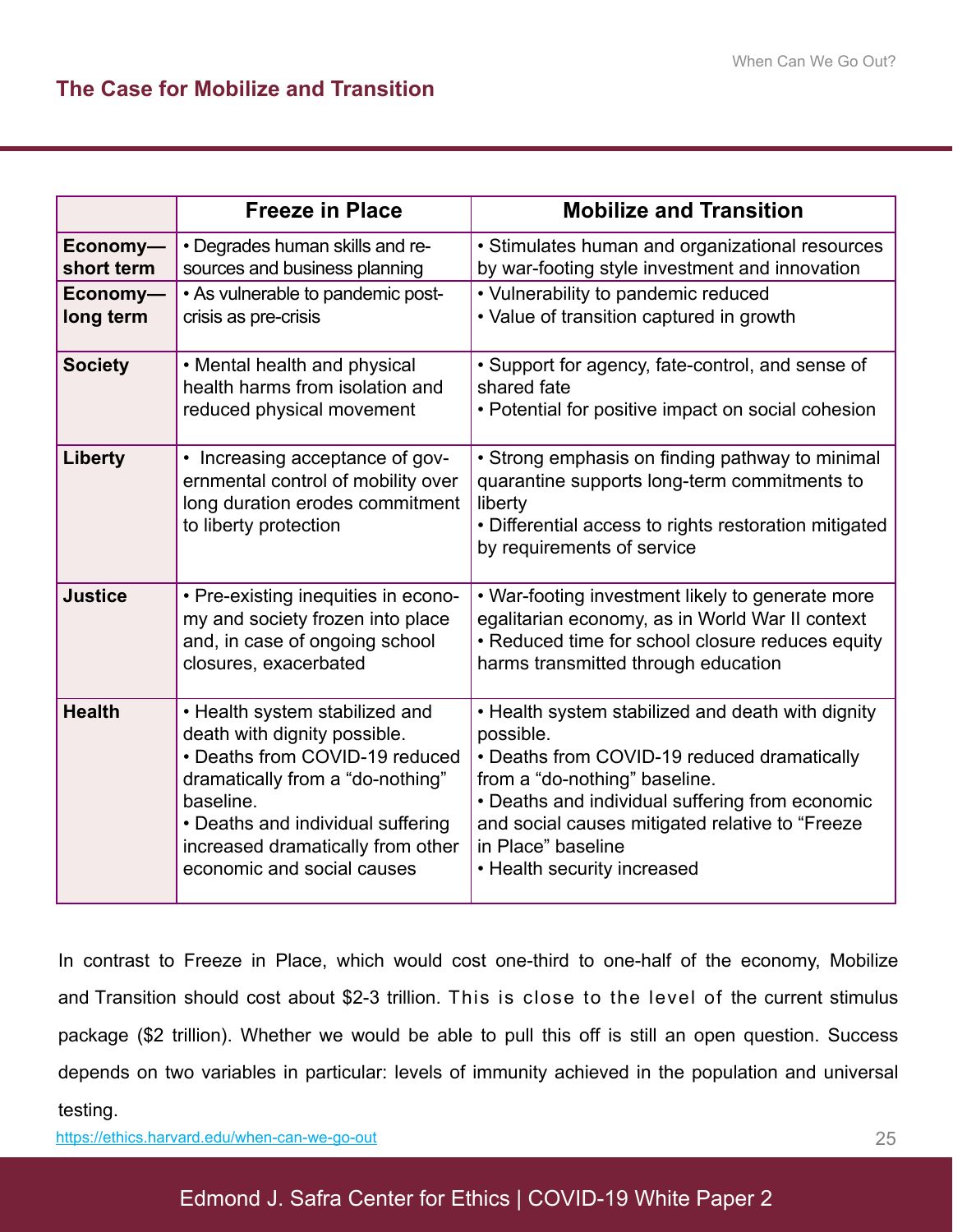# **05 Conclusion**

Our attention must be trained resolutely on meeting the public health emergency with coordinated evidencebased public health mitigation strategies that enable us to secure our health infrastructure in service of fighting the pandemic while protecting civil liberties, without perpetrating injustice, without destroying the economy and material supports of society, and while preserving the durability and sustainability of the institutions necessary for constitutional democracy. The policy paradigm that we have called Mobilize and Transition would best position us to secure those objectives, *as long as leaders at all levels of government can come together rapidly and begin carrying out a society-wide coordinated response.* 

When can we come out of our homes? While it is right to see the economic path proposed by the Freeze paradigm as highly problematic, we don't need then to pivot from Freeze to Surrender. If we the people wish to come out of quarantine sooner rather than later, into public spaces and institutions that are safer, more resilient and more just, then we need to raise our voices today and advocate to our federal and state governments on behalf of the Mobilize and Transition to Preparedness Framework.

We offer this paper as participants in an urgent moment of collective planning and invite others to join as we seek to communicate this analysis to decision-makers at all levels of our federal system.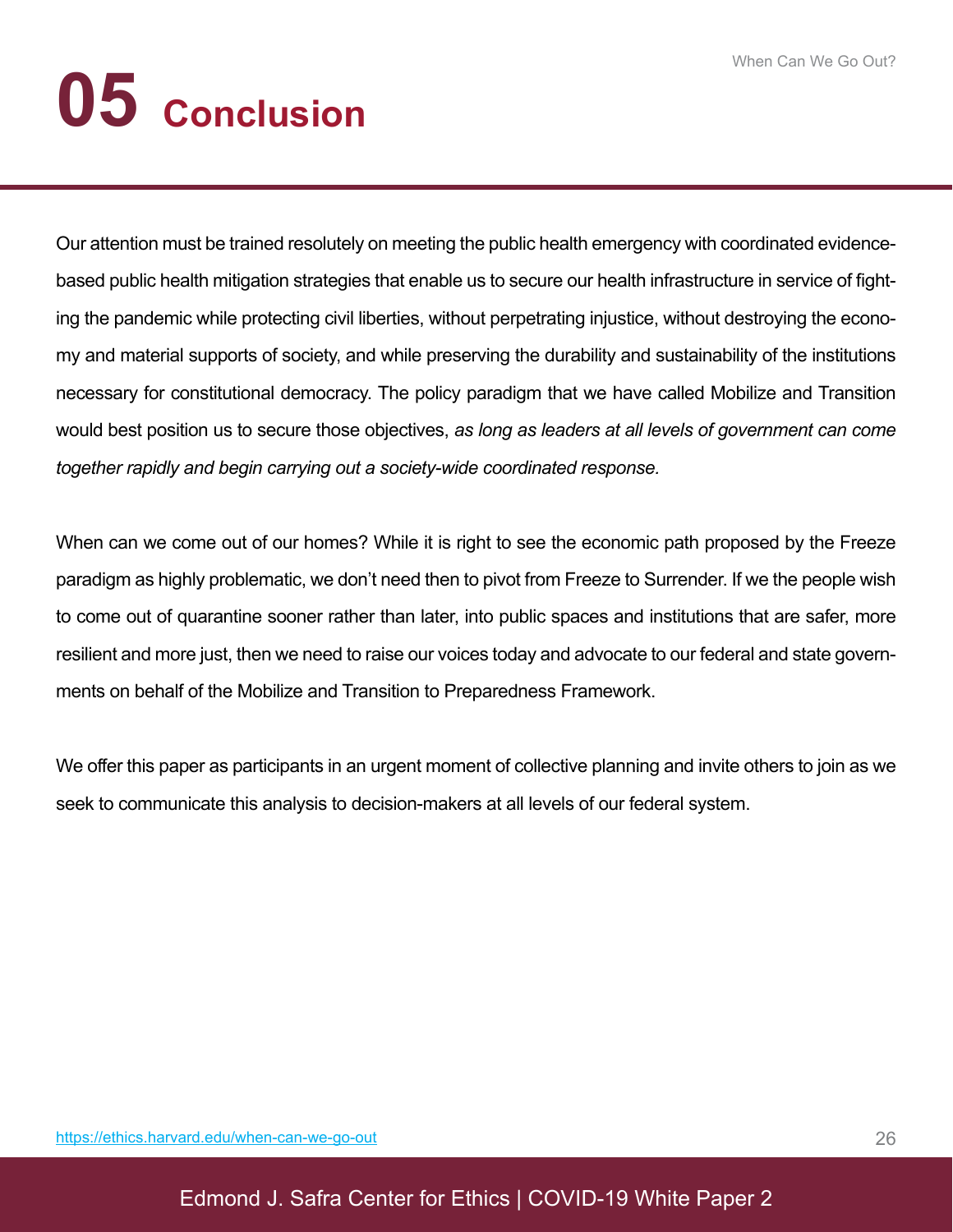## **06 References**

Allen, Danielle, et al. 2020. "Securing Justice, Health, and Democracy against the Threat of COVID-19." Edmond J. Safra Center for Ethics Rapid Response Impact Initiative White Papers. Posted March 20, 2020.

Biggerstaff, Matthew, et al. 2014. "Estimates of the reproduction number for seasonal, pandemic, and zoonotic influenza: a systematic review of the literature." *BMC Infectious Diseases* 14, 480. http://www.biomedcentral.com/1471-2334/14/480 (accessed ???).

Bonsall, David, Michael Parker, and Christophe Fraser. 2020. *Sustainable Containment of COVID-19 using Smartphones in China: Scientific and Ethical Underpinnings for Implementation of Similar Approaches in Other Settings*. Posted March 17, 2020. https://github.com/BDI-pathogens/covid-19\_instant\_tracing/blob/master/Policy%20forum%20-%20COVID-

19%20containment%20by%20herd%20protection.pdf (accessed March 19, 2020).

Bouskill, Kathryn E., and Elta Smith. 2019. "Global Health and Security: Threats and Opportunities." Rand Corporation, December 2019. https://www.jstor.org/stable/resrep19904 (accessed March 21, 2020).

Burke, Minyvonne, and Isobel van Hagen. 2020. "75 Million Americans under Virtual Lockdown." *NBCNews.com*, posted March 21, 2020. https://www.nbcnews.com/news/world/75-million-americansunder-virtual-lockdown-after-italy-suffers-huge-n1165591 (accessed March 23, 2020).

CDC. 2003. "Use of Quarantine to Prevent Transmission of Severe Acute Respiratory Syndrome— Taiwan, 2003." *Morbidity and Mortality Weekly Report* 52 (29): 680–83. https://www.jstor.org/ stable/23314005 (accessed March 21, 2020).

CDC. 2004. "Postexposure Prophylaxis, Isolation and Quarantine to Control an Import-Associated Measles Outbreak—Iowa, 2004." *Morbidity and Mortality Weekly Report* 53 (41): 969–71. https://www.jstor.org/stable/23315472 (accessed March 21, 2020).

CDC. 2020. "Pandemic Preparedness Resources." Centers for Disease Control and Prevention Website, last reviewed February 15, 2020. https://www.cdc.gov/coronavirus/2019-ncov/php/pandemicpreparedness-resources.html (accessed ???).

Clouting, Laura. 2018. "The Evacuated Children of the Second World War." *Imperial War Museum Website*, posted January 3, 2018. https://www.iwm.org.uk/history/the-evacuated-children-of-thesecond-world-war (accessed March 22, 2020).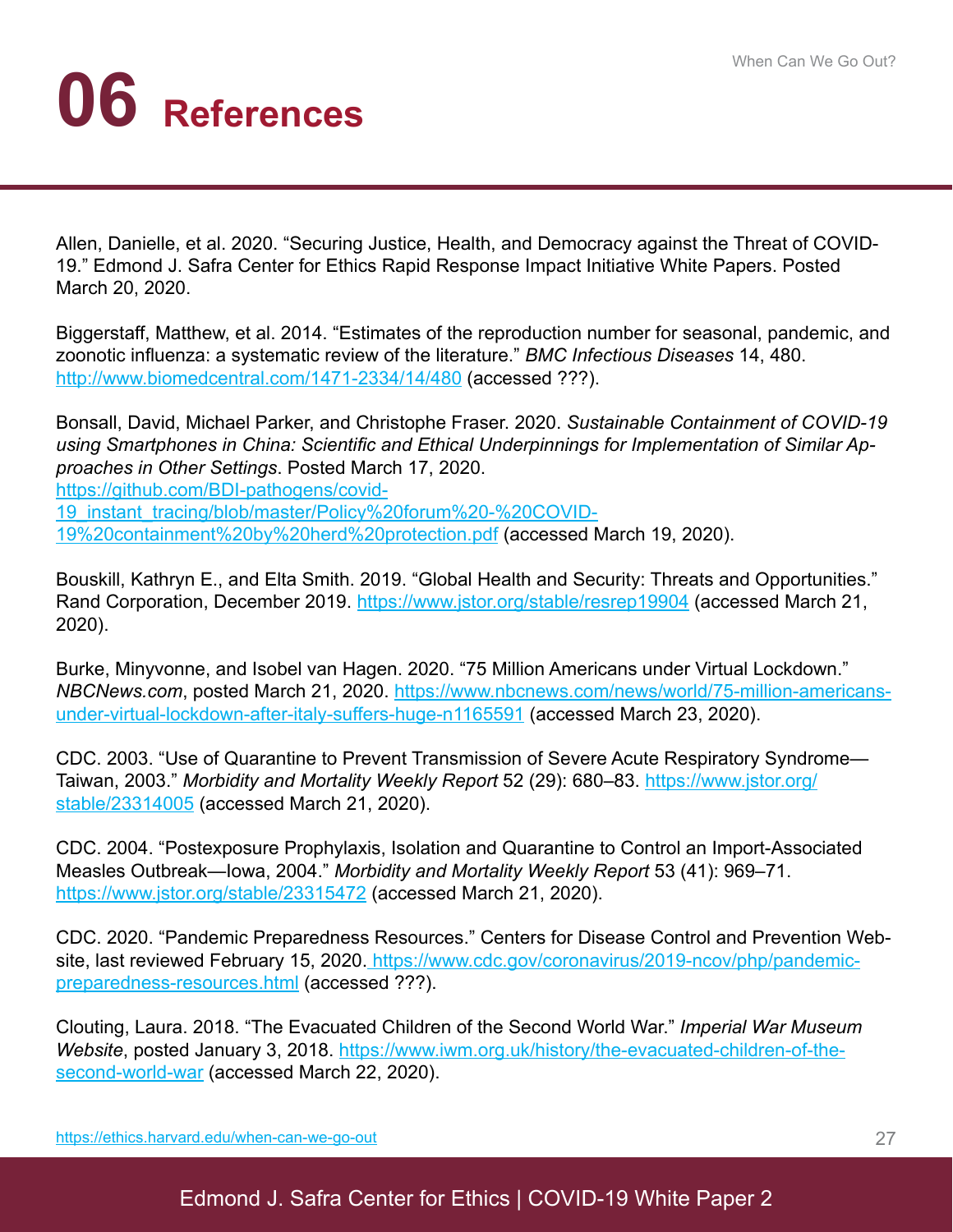Crimson News Staff. 2020. "Harvard Moves Classes Online, Asks Students Not to Return after Spring Break in Response to Coronavirus." *Harvard Crimson*, posted March 11, 2020. https://www.thecrimson.com/article/2020/3/11/harvard-coronavirus-classes-cancelled/ (accessed March 23, 2020).

Emanuel, Ezekiel J., Susan Ellenberg, and Michael Levey. 2020. "The Coronavirus Is Here to Stay, So What Happens Next?" *New York Times*, March 17, 2020. https://www.nytimes.com/2020/03/17/opinion/coronavirus-social-distancing-effect.html?action=click& module=Opinion&pgtype=Homepage (accessed March 17, 2020).

Fauci, Anthony S., H. Clifford Lane, and R. R. Redfield. 2020. "Covid-19—Navigating the Uncharted." *New England Journal of Medicine*, February 28, 2020. https://www.nejm.org/doi/full/10.1056/ NEJMe2002387 (accessed March 23, 2020).

Ferguson, Neil M., et al. 2020. "Impact of Non-Pharmaceutical Interventions (NPIs) to Reduce COVID-19 Mortality and Healthcare Demand." Imperial College COVID-19 Response Team. Report 9, March 16, 2020. https://spiral.imperial.ac.uk:8443/handle/10044/1/77482 (accessed March 16, 2020).

Frieden, Thomas. 2020. "When Will It Be Safe to Go Out Again?" *Washington Post*, March 24, 2020. https://www.washingtonpost.com/opinions/when-will-it-be-safe-to-go-out-again/2020/03/24/7cb2e488- 6de1-11ea-aa80-c2470c6b2034\_story.html (accessed March 24, 2020).

Gostin, Lawrence O., James G. Hodge Jr., Lindsay R. Wiley. 2020. "Presidential Powers and Response to COVID-19." JAMA, published online March 18, 2020. https://jamanetwork.com/journals/ jama/fullarticler/2763423

Guan, Wei-jie, et al. 2020. "Clinical Characteristics of Coronavirus Disease 2019 in China." *New England Journal of Medicine*, February 28, 2020. https://www.nejm.org/doi/full/10.1056/NEJMoa2002032 (accessed March 24, 2020).

Holloway, Rachel, and Sonja A. Rasmussen, Stephanie Zaza, Nancy J. Cox, Daniel B. Jernigan, with the Influenza Pandemic Framework Workgroup, Centers for Disease Control & Prevention. 2014. "Updated Preparedness and Response Framework for Influenza Pandemics: Recommendations and Reports."*Morbidity and Mortality Weekly: Recommendations and Reports*, 63. No. 6, p. 1-9. *Report*, hhttps://www.cdc.gov/flu/pandemic-resources/pdf/mmwr-rr6306.pdf

Homeland Security Council. 2006. "National Strategy for Pandemic Influenza: Implementation Plan." May 2006. https://www.cdc.gov/flu/pandemic-resources/pdf/pandemic-influenza-implementation.pdf (accessed March 21, 2020)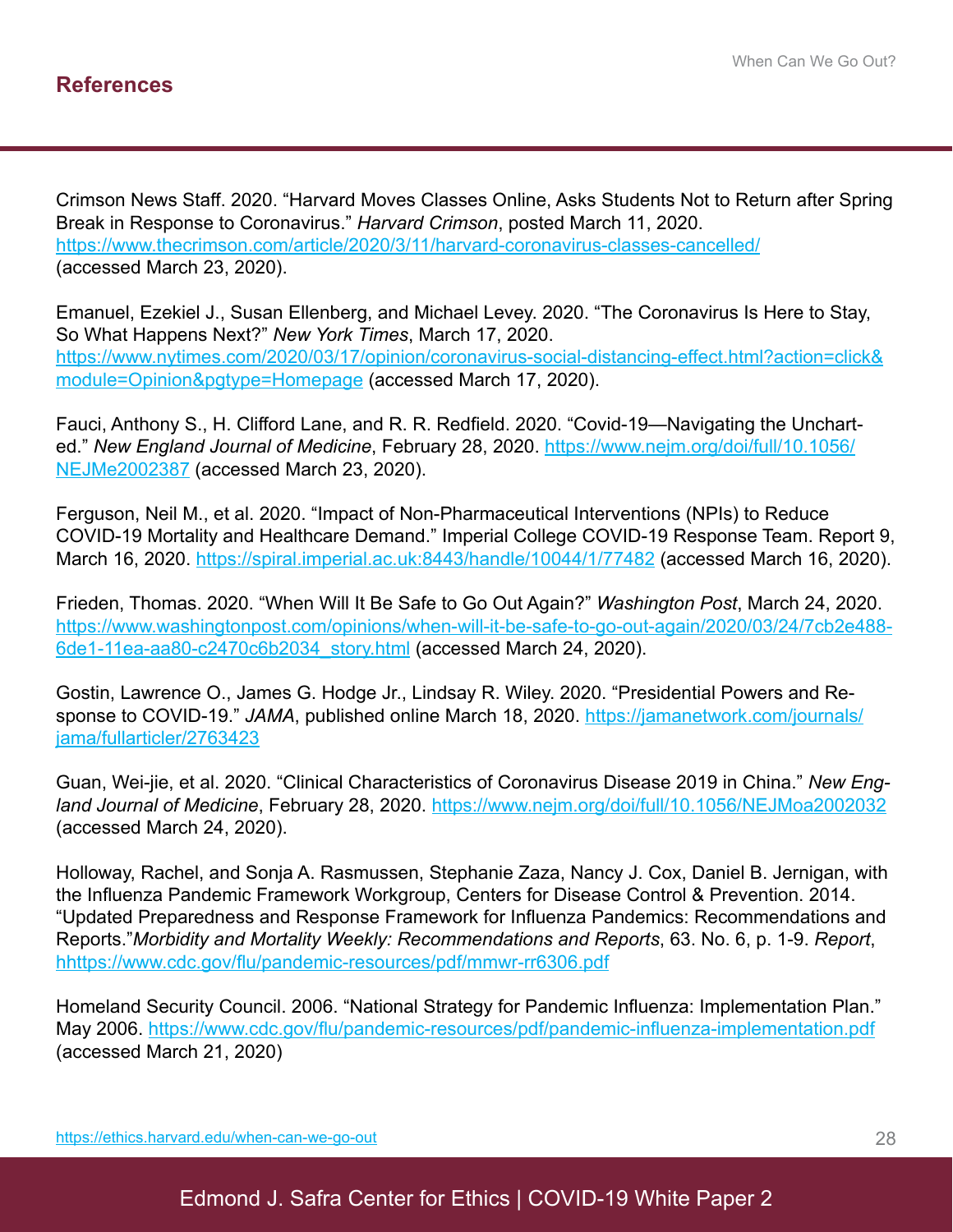Kissler, Stephen M. and Christine Tedijanto, Marc Lipsitch, and Yonatan Grad. 2020a. "Social Distancing strategies for cubing the COVID-19 epidemic." medRXiv Preprint. Posted March 22, 2020. https://doi.org/10.1101/2020.03.22.20041079 (accessed March 24, 2020).

Kissler, Stephen M., Christine Tedijanto, Edward Goldstein, Marc Lipsitch, and Yonatan Grad. 2020b. "Projecting the transmission dynamics of SARS-CoV-2 through the post-pandemic period." medRXiv Preprint, posted March 6, 2020. https://doi.org/10.1101/2020.03.04.20031112 (accessed March 24, 2020).

Lanier, Jaron, and E. Glen Weyl. 2020. "How Civic Technology Can Help Stop a Pandemic: Taiwan's Initial Success Is a Model for the Rest of the World." *Foreign Affairs*, March 20, 2020. https://www.foreignaffairs.com/articles/asia/2020-03-20/how-civic-technology-can-help-stop-pandemic (accessed March 23, 2020).

Lauer, Stephen A., Kyra H. Grantz, Qifang Bi, Forrest K. Jones, Qulu Zheng, Hannah R. Meredith, Andrew S. Azman, Nicholas G. Reich, and Justin Lessler. 2020. "The Incubation Period of Coronavirus Disease 2019 (COVID-19) From Publicly Reported Confirmed Cases: Estimation and Application." *Annals of Internal Medicine* (Digital Research), March 10, 2020. DOI: 10.7326/M20-0504 (accessed March 24, 2020).

Lipsitch, M., C. A. Donnelly, C. Fraser, I. M. Blake, A. Cori, I. Dorigatti, et al. 2015. "Potential Biases in Estimating Absolute and Relative Case-Fatality Risks during Outbreaks. *PLoS Neglected Tropical Disease* 9 (7): e0003846.

https://journals.plos.org/plosntds/article/file?id=10.1371/journal.pntd.0003846&type=printable (accessed March 24, 2020).

Lipsitch, Marc. 2020a. "Why It's So Hard to Pin Down the Risk of Dying from Coronavirus." *Washington Post*, March 6, 2020. https://www.washingtonpost.com/opinions/2020/03/06/why-its-so-hard-pindown-risk-dying-coronavirus/ (accessed March 18, 2020).

Lipsitch, Marc. 2020b. "Seasonality of SARS-CoV-2: Will COVID-19 go away on its own in warmer weather?" Center for Communicable Disease Dynamics (CCDD) at the Harvard T. H. Chan School of Public Health. https://ccdd.hsph.harvard.edu/will-covid-19-go-away-on-its-own-in-warmer-weather/ (accessed March 18, 2020).

Lipsitch, Marc, David L. Swerdlow, and Lyn Finelli. 2020. "Defining the Epidemiology of Covid-19 —Studies Needed." *New England Journal of Medicine*, February 19, 2020. DOI: 10.1056/NEJMp2002125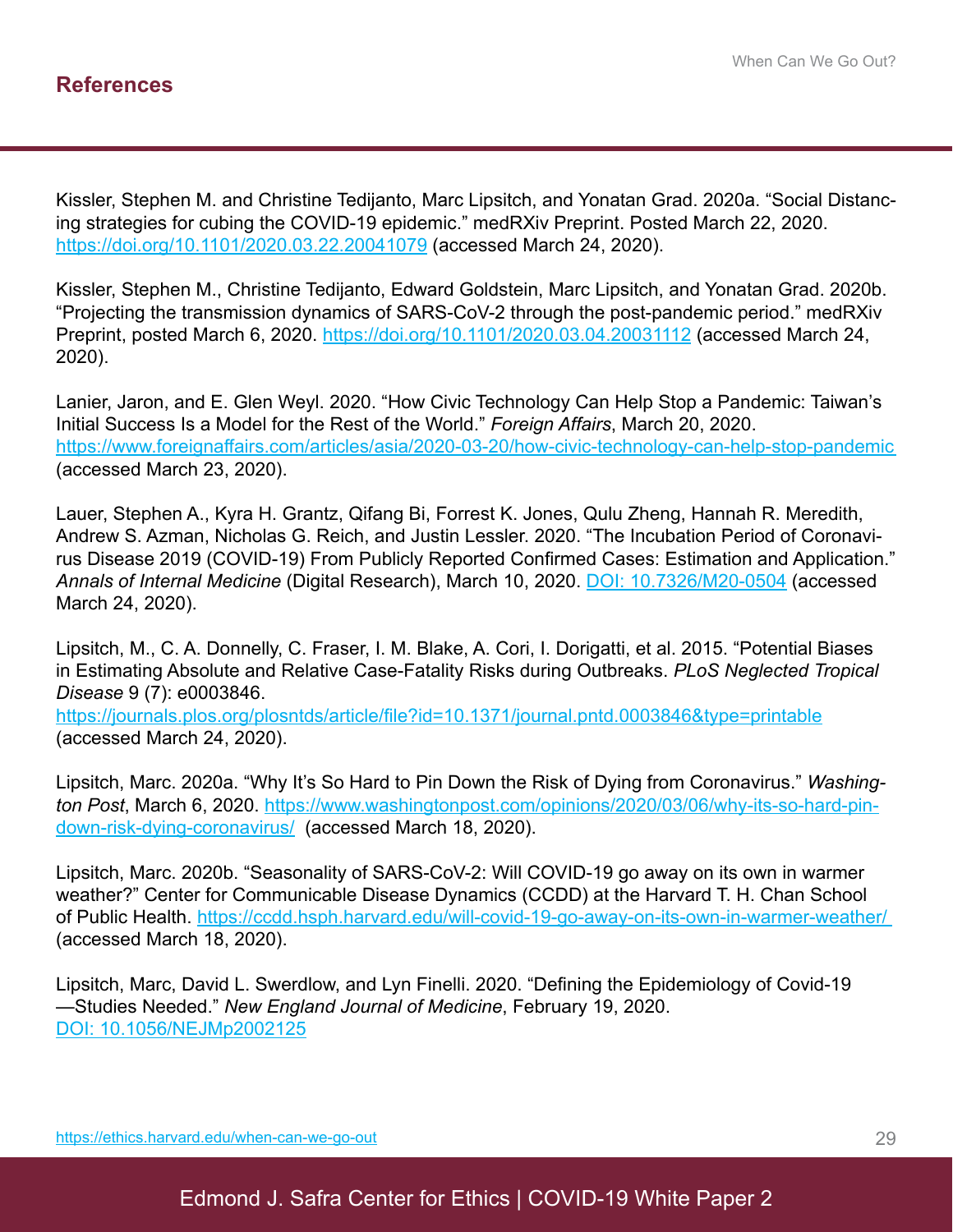Mauer, Mar, and Dylan Tokar. 2020. "Johnson and Johnson CFO Warns Coronavirus to Make Guidance '100% Precisely Wrong.'" *Wall Street Journal*, March 24, 2020. https://www.wsj.com/articles/ johnson-johnson-cfo-warns-coronavirus-uncertainty-to-make-guidance-100-precisely-wrong-11585007136?mod=searchresults&page=1&pos=1 (accessed March 23, 2020).

Newman, Kira L. S. 2012. "Shutt Up: Bubonic Plague and Quarantine in Early Modern England." *Journal of Social Histor*y 45 (3): 809–34. https://www.jstor.org/stable/41678910 (accessed March 21, 2020).

Reynolds, D. L., J. R. Garay, S. L. Deamond, M. K. Moran, W. Gold, and R. Styra. 2008. "Understanding Compliance and Psychological Impact of the SARS Quarantine Experience." *Epidemiology and Infection* 136 (7): 997–1007. https://www.jstor.org/stable/30221568 (accessed March 21, 2020).

Reed, Carrie, et al. 2013. "Novel Framework for Assessing Epidemiologic Effects of Influenza Epidemics and Pandemics." *Emerging Infectious Diseases* 19 (1): 85–91. https://wwwnc.cdc.gov/eid/ article/19/1/12-0124\_article (accessed March 23, 2020).

Romer, Paul and Alan Garber. 2020. "Will Our Economy Die from Coronavirus?" *New York Times*, March 23, 2020. https://www.nytimes.com/2020/03/23/opinion/coronavirus-depression.html (accessed March 23, 2020).

Rothstein, Mark A. 2015. "From SARS to Ebola: Legal and Ethical Considerations for Modern Quarantine." *Indiana Health Law Review* 12: 227–80. http://pdfs.semanticscholar.org/6b29/7aa6446d2e63d50dfe57b019684425ab0ce4.pdf (accessed March 24, 2020)

Saez, Emanuel and Gabriel Zucman. 2020a. "Keeping Business Alive: The Government as Buyer of Last Resort." Posted to personal website, March 15, 2020. http://gabriel-zucman.eu/files/coronavirus.pdf (accessed March 24, 2020).

Saez, Emanuel, and Gabriel Zucman. 2020b. "Targeted intervention on COVID-19 must support businesses, workers." Posted to personal website March 15, 2020. http://gabriel-zucman.eu/files/coronavirus.pdf (accessed March 24, 2020).

Scaggs, Alexandra. 2020. "The U.S. Economy Could Contract by 24% Next Quarter, Goldman Sachs Says." *Barron's*, March 20, 2020.

https://www.barrons.com/articles/u-s-economy-could-contract-by-24-next-quarter-goldman-sachssays-51584713292 (accessed ???).